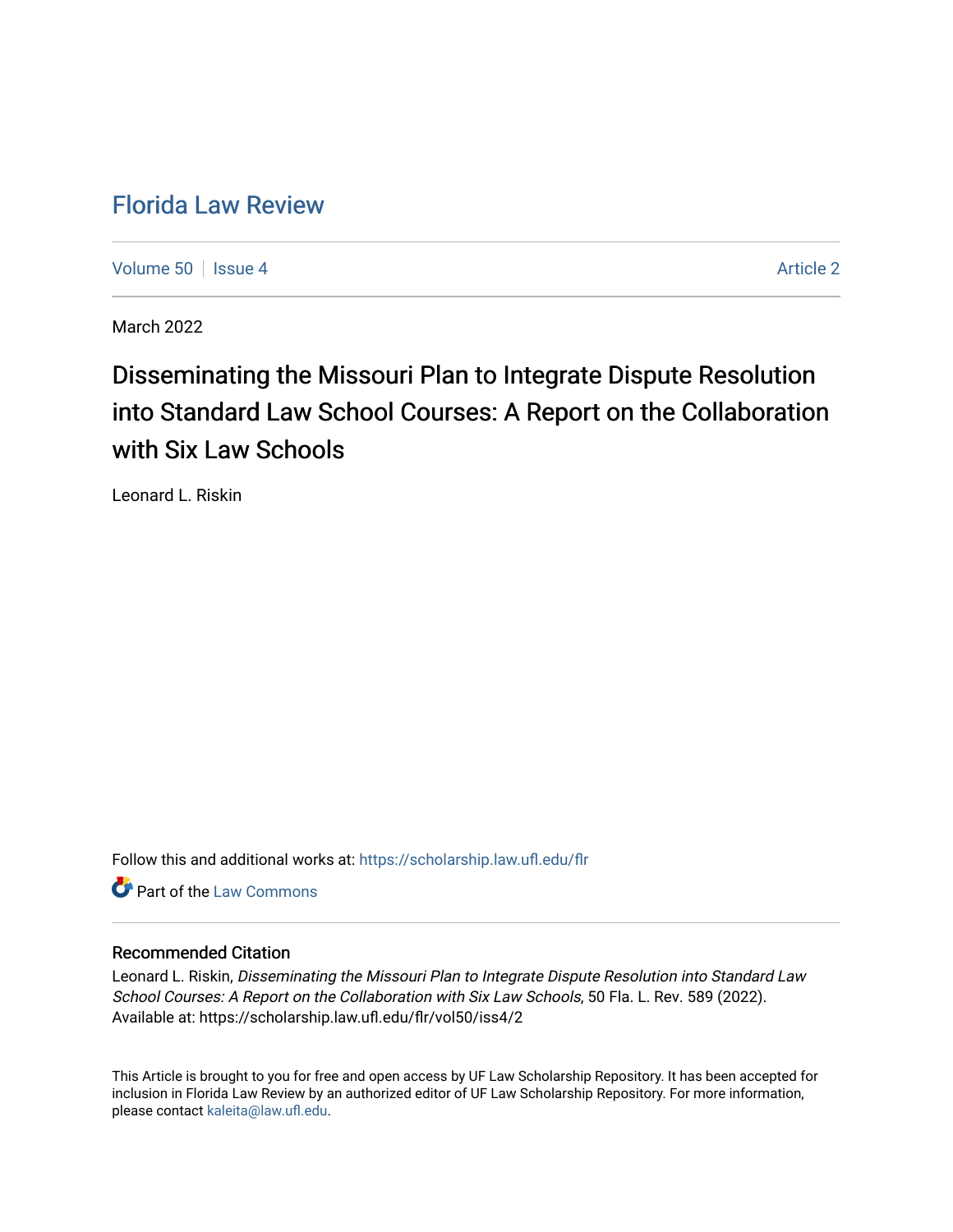### DISSEMINATING **THE** MISSOURI PLAN TO INTEGRATE DISPUTE RESOLUTION INTO STANDARD LAW SCHOOL COURSES: A REPORT ON A COLLABORATION WITH SIX LAW SCHOOLS

#### *Leonard L. Riskin\**

| $\text{III.}$ BACKGROUND AND ORIGINS $\ldots \ldots \ldots \ldots \ldots \ldots \ldots \ldots \ldots$<br>A. The Missouri Plan: The Basic Outline 591<br>B. The Missouri Plan: Substantive and |  |
|-----------------------------------------------------------------------------------------------------------------------------------------------------------------------------------------------|--|
| B. Mentoring and the Change Process 598                                                                                                                                                       |  |

**\* C.A.** Leedy Professor of Law and Director, Center for the Study of Dispute Resolution, University of Missouri-Columbia School of Law, and Project Director of the grant from the **U.S.** Department of Education's Fund for the Improvement of Post-Secondary Education (FIPSE) that is the subject of this Article.

**I** am grateful to James Levin, Associate Director of the Center for the Study of Dispute Resolution, who served as Project Coordinator, for his comments on earlier drafts of this report. **I** also am grateful to the deans, faculty, and students at the University of Missouri-Columbia School of Law for their strong support of this program for 14 years, to the deans and faculty at participating law schools, and to Professor Ronald Pipkin, whose evaluations over the length of this project have contributed greatly to its success.

This is a slightly-updated version of the **FINAL REPORT: INTEGRATING** DISPUTE **RESOLUTION** INTO **FIRST-YEAR AND OTHER LAW SIHOOL COURSES: DISSEMINATING A PROVEN REFORM (1998)** [hereinafter **1998** FIPSE Report]. It was submitted-in accordance with **FIPSE** guidelines-in January **1998** to the **U.S.** Department of Education's Fund for the Improvement of Post-Secondary Education **by** the Center for the Study of Dispute Resolution, University of Missouri-Columbia School of Law. For that reason, it focuses primarily on accomplishments under that grant as of October **1997,** when the "adapting" schools submitted theirown reports. Subsequent developments and extensive analyses appear in the articles in this Symposium prepared **by** participating faculty at four of the "adapting" schools. Professor Ronald Pipkin's article in the Symposium, Ronald M. Pipkin, *Teaching Dispute Resolution in the First Year of Law School: An Evaluation of the Program at the University of Missouri-Columbia, 50* **FLA.** L. REV. **609 (1998),** takes a long look at the 14-year effort, based at the University of Missouri-Columbia, to integrate dispute resolution into first-year law school courses. **My** comments on his evaluation appear in Leonard L. Riskin, *A Response to Professor Pipldn, 59* **FLA.** L. **REV. 757 (1998).**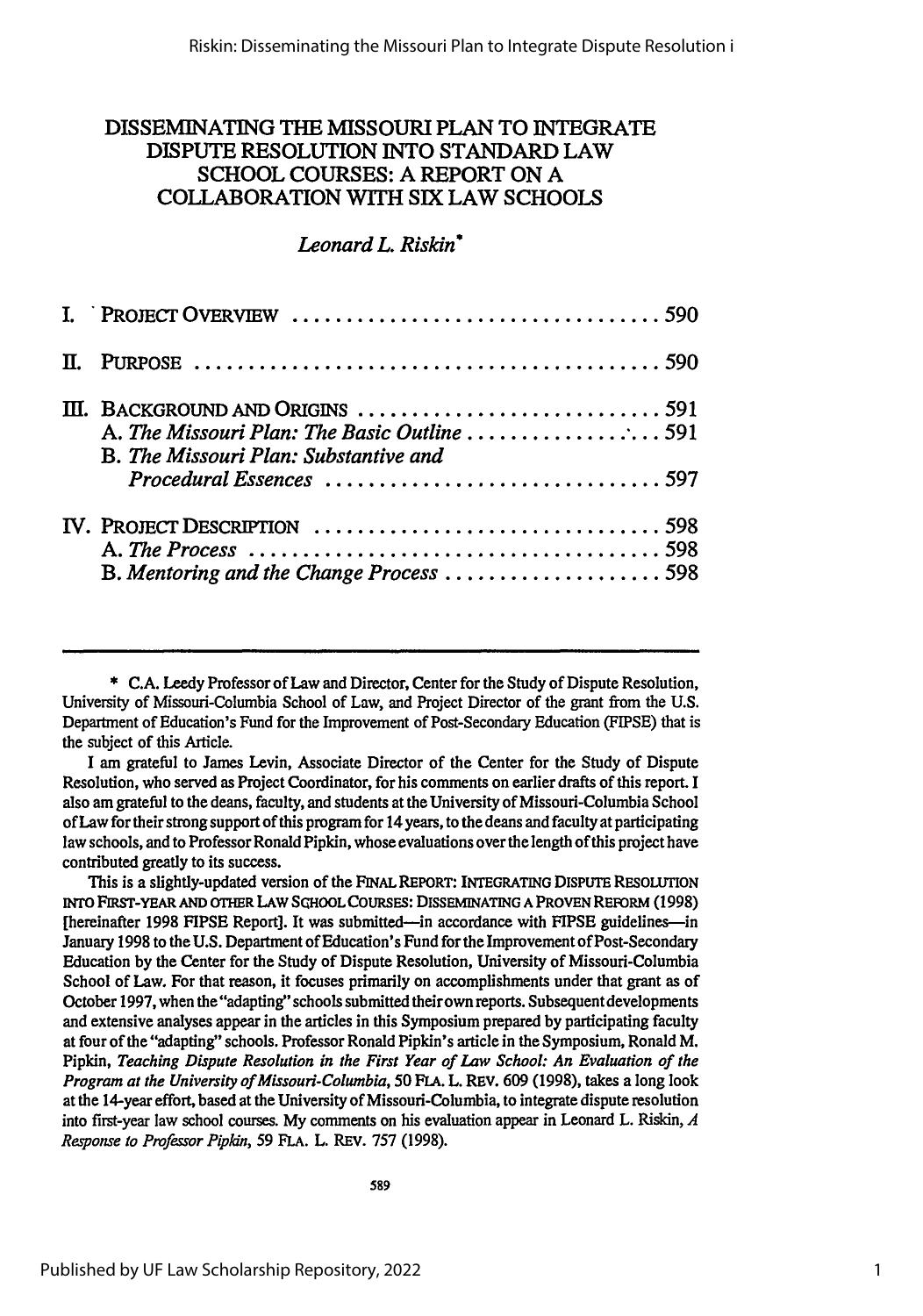| V. EVALUATION AND PROJECT RESULTS  600 |  |
|----------------------------------------|--|
|                                        |  |

590

#### I. PROJECT OVERVIEW

Beginning in 1985, the University of Missouri-Columbia School of Law systematically integrated the teaching of alternative dispute resolution into all standard first-year law school courses. That project, supported by two substantial grants from FIPSE (the U.S. Department of Education's Fund for the Improvement of Post-Secondary Education), produced law school course books, an instructor's manual, and a series of videotapes. Under the current (1995-97) grant, six other law schools (DePaul, Hamline, Ohio State, Inter-American, Tulane, and the University of Washington), with assistance from the Center for the Study of Dispute Resolution at the University of Missouri-Columbia, developed adaptations of the Missouri plan and produced new publications, teaching materials, and insights about teaching dispute resolution in law schools.

#### **II. PURPOSE**

Traditional litigation, though appropriate in some cases, has given rise to a tide of dissatisfaction. Complaints include high cost, delay, emotional trauma for the parties, and inadequate remedies. Each of these deficiencies stems in part from the tendency of law school education to focus on litigation and the adversarial view of human relations on which it is based, a focus exemplified **by** the traditional reliance on the study of decisions **by** appellate courts. (This perspective also accounts for a good deal of the public's displeasure with lawyers, and for a good deal ofjob dissatisfaction among lawyers.) In response to problems surrounding traditional litigation, an array of programs have developed to foster alternative methods of dispute resolution, commonly called ADR, including negotiation, mediation, arbitration, and combinations of these (called "mixed" processes), such as the mini-trial and summary jury trial. This project helped six law schools develop adaptations of the Missouri plan that integrated dispute resolution into their curricula as a way to teach a variety of perspectives and skills necessary for modem law practice and to broaden the focus of legal education.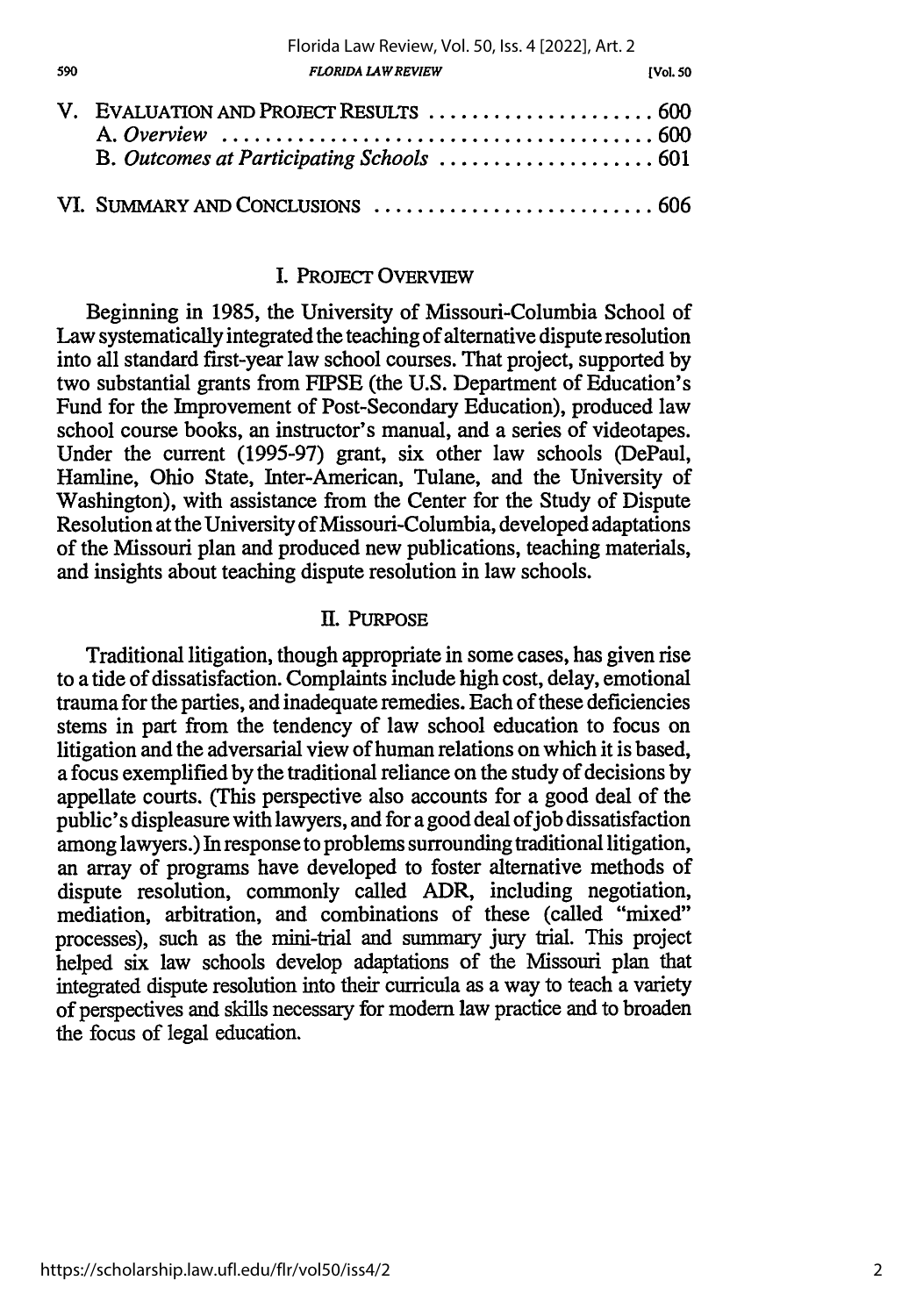*DISSEMINATING TIlE MISSOURI PLAN*

501

#### III. BACKGROUND **AND** ORIGINS

#### *A. The Missouri Plan: The Basic Outline*

In 1985, the University of Missouri-Columbia School of Law began a project to systematically integrate dispute resolution into first-year law school courses. With two previous grants from FIPSE and additional support from the National Institute for Dispute Resolution, we developed a program to teach dispute resolution (interviewing and counseling, negotiation, mediation, arbitration, "mixed" processes, and how to build or choose a process) in standard first-year courses on Contracts, Civil Procedure, Criminal Law, Criminal Procedure, Property, and Torts.<sup>1</sup> The project also produced law school course books2 with an instructor's manual containing 35 exercises and other teaching materials prepared by 24 professors from 14 law schools,<sup>3</sup> a videotape series,<sup>4</sup> and a comparative evaluation.<sup>5</sup>

This is roughly how the program works in a typical first-year section.<sup>6</sup> Students buy a copy of *Dispute Resolution and Lawyers7* and take part in

**1.** For a description of the origins and early operation of the program see Leonard **L.** Riskin

& James E. Westbrook, *Integrating Dispute Resolution into Standard First-Year Law School Courses: The Missouri Plan,* 39 J. LEGALEDUc. 509,509-14 (1998).

2. See.LEONARD L. RISKIN & JAMES E. WESTBROOK, DISPUTE RESOLUTION **AND** LAWYERS (1987 & Supp. 1993); *see also id.* (abridged ed. 1987 & Supp. 1993).

*3. See* LEONARD L. RISKIN & JAMES **E.** WESTBROOK, INSTRUCTOR'S MANUAL WITH **SIMULATION** AND PROBLEM MATERIALS TO ACCOMPANY RISKIN & WESTBROOK DISPUTE RESOLUTION **AND** LAWYERS (1987).

4. **The** Dispute Resolution and Lawyers Videotape Series includes four tapes.

Videotape I: Dispute Negotiation: Thompson v. Decker: A Medical Malpractice Claim (West 1991); Videotape II: Transaction Negotiation: The Carton Contract (West 1991); Videotapelll: Mediation: TheRed Devil DogLease (West 1991); Videotape IV: Overview of ADR: The Roark v. Daily Bugle Libel Claim (West 1991).

An Instructor's manual accompanies each videotape. *See* LEONARDL.RSKIN, DIsPTERESOLUTON **AND** LAWYERS'S VIDEOTAPE SERIES: INSTRUCTOR'SMANUALS WITHTRANSCRITAND SIMULATION MATERIALS TO ACCOMPANY TAPES **1,** I, **El,** & IV **(1992).**

5. See Ronald M. Pipkin, Project on Integrating Dispute Resolution Into Standard First-Year Courses: An Evaluation (1993) (Final Report to the University of Missouri-Columbia School of Law) (unpublished report, on **file** with Center for the Study of Dispute Resolution, University of Missouri-Columbia School of Law).

6. The precise practices vary from section to section and from year to year.

7. LEONARD L. RISKIN &JAMES **E.** WESTBROOK, DISPUTE RESOLUTIONAND LAWYERS (abr. **2d** ed. 1998) [hereinafter DISPUTE RESOLUTION **AND** LAWYERS ABR. 2d ed.]. We used the 1987 abridged edition until the second abridged edition was published in early 1998.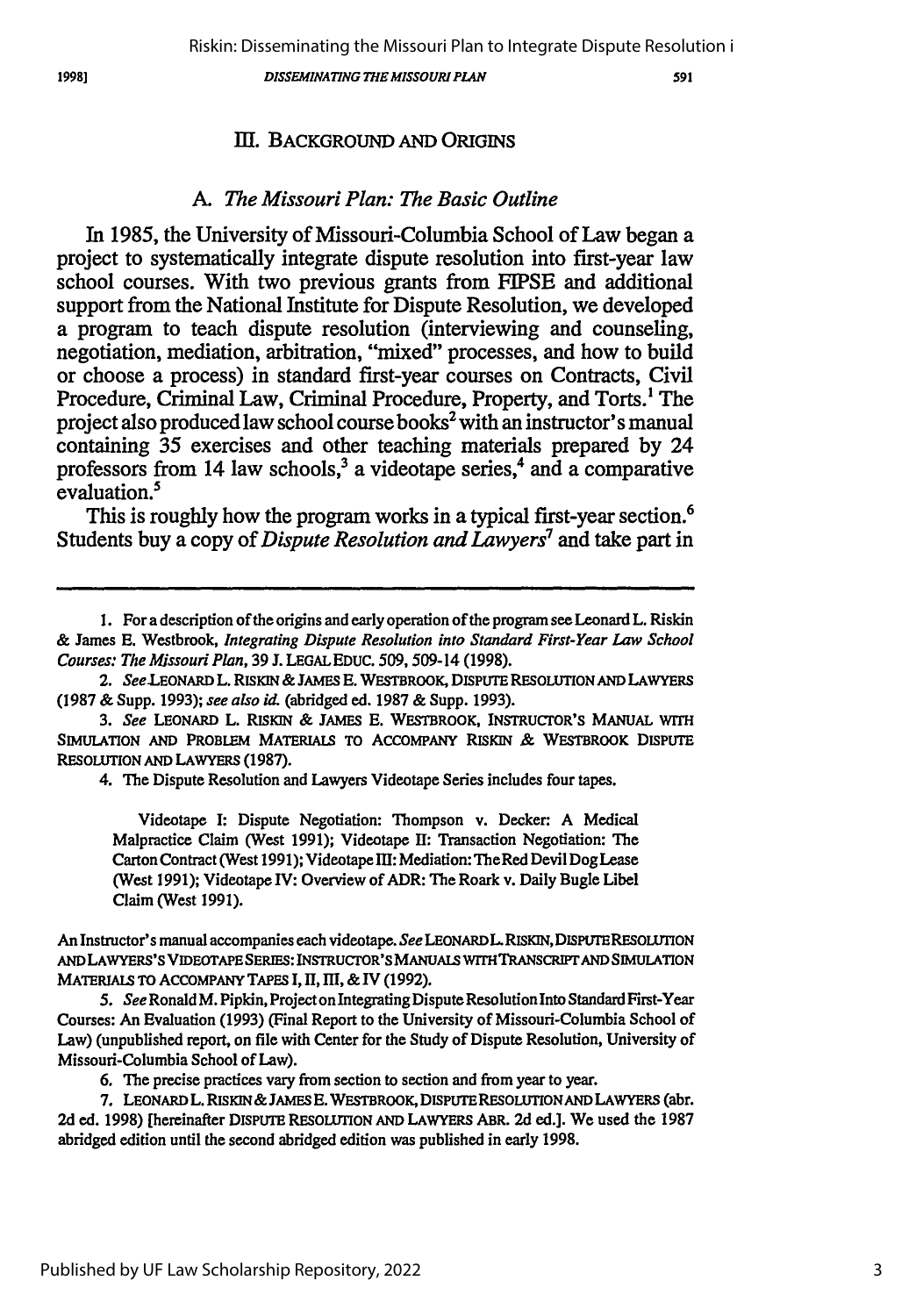*[Vol. 50*

the following sequence of dispute resolution activities:

*Early September-Legal Research and Writing: ADR Overview and Choosing Dispute Resolution Process (1-2 class hours).* Students read about *ADR* and how to choose a process, watch a videotape of a mediation,<sup>8</sup> and write an opinion letter in which they evaluate several methods of dispute resolution.<sup>9</sup>

*Early October-Torts: Negotiation (1.5 class hours).* Students read about negotiation and conduct a negotiation exercise designed to help them understand the differences between adversarial and problem-solving negotiation and the importance of knowing the client's situation and interests.<sup>10</sup>

*Mid-October-Contracts: Transaction Negotiation (1 class hour).* Students observe and discuss a videotape of a **transaction negotiation** that highlights the differences between adversarial and problem-solving negotiations, the importance of trust, and the impact of misrepresentation.<sup>11</sup>

*Early November-Civil Procedure: ADR Overview and Mediation (3 class hours).* Students participate in two exercises.<sup>12</sup> The first helps them distinguish between adjudication and mediation, and the second puts them in a mediation role-play.

*Early December-Torts: Dispute Negotiation (1-2 class hours).* Students negotiate to settle a medical malpractice

*<sup>8.</sup> See* Videotape: **The** Neighborhood Spat (Rogers-Salem Video Library **1987)** (available from Richard Salem, Evanston, **Ill.,** telephone: **(897)869-2244).**

*<sup>9.</sup> See* Melody Richardson Daily, *The Shattered Mirror: A Writing Exercise to Evaluate Dispute Resolution Options, in* LEONARD L. **RJSKiN ET AL, INSTRUCTOR'S MANUAL wrrH** SIMULATION AND PROBLEM MATERIALS TO ACCOMPANY RISKIN & WESTBROOK DISPUTE **RESOLUTIoN AND LAWYERS 270 (2d** ed. **1998)** [hereinafter **INSTRUCTOR'S MANUAL].**

**<sup>10.</sup>** *See* David Fischer, *The Angry Neighbor: A Two-Part "Simple" Negotiation for Torts, in* **INSTRUCroR'S MANUAL,** *supra* note **9,** at 412.

*<sup>11.</sup> See* Videotape **II:** Transaction Negotiation, *supra* note 4. In some years we ask the students to conduct a negotiation simulation based on the facts of the case in the videotape before they see the tape. *See* William H. Henning, *The Mason-Dixon (Product) Line (a.ka. The Carton Contract): A Transaction Negotiation for Contract Law in* **INSTRUCTOR'S MANUAL,** *supra* note **9,** at **190.**

<sup>12.</sup> *See* Carl Esbeck, *Dirty Pool: A Mediation Roleplay Exercise for Civil Procedure or Contracts, in* **INSTRUCTOR'S** MANUAL, *supra* note **9,** at **100;** Nanette K. Laughrey, *The Burning Sailboat: An Adjudication-Mediation and Overview Exercise, in* **INSTRUCTOR'S MANUAL,** *supra* note **9,** at **93.**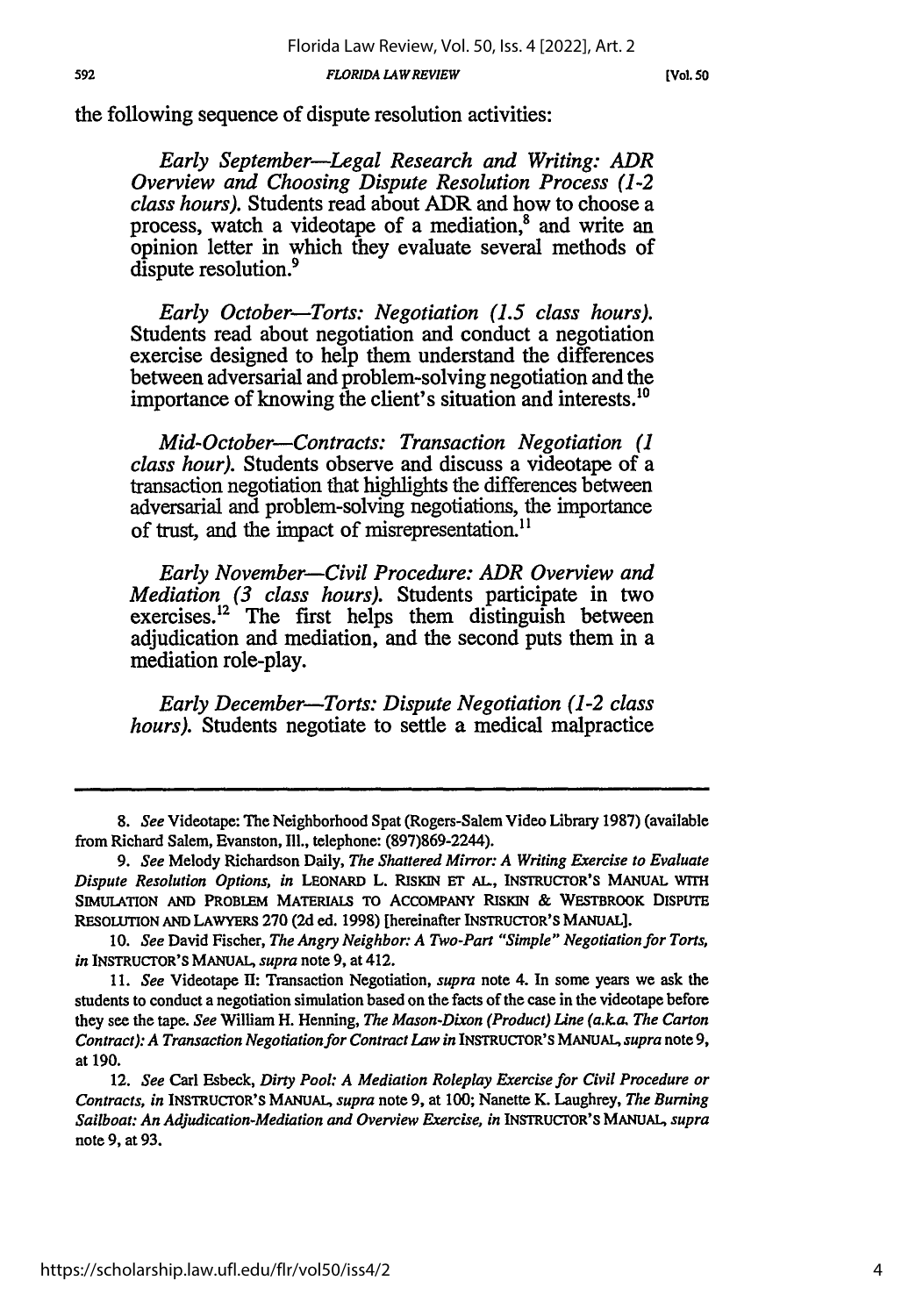claim,  $^{13}$  then watch a videotape of real lawyers negotiating the same case, with clients present for parts of the negotiation.<sup>14</sup> The tape is designed to demonstrate a good adversarial negotiation that has significant problem-solving aspects, and to demonstrate and raise issues concerning client participation.

*Mid-January--Property: Negotiation and Mediation (1-2 class hours).* Students negotiate to settle a dispute involving the breakdown of a commercial lease agreement.<sup>15</sup> Then they observe a mediation of the same dispute on videotape.<sup>16</sup>

*Late February-Property: Interviewing and Counseling (1 class hour).* Students interview and counsel clients in a dispute over the use of property.<sup>17</sup> The exercise teaches students about different approaches to lawyer-client relations and about practical difficulties that make litigation an unattractive approach for resolving some disputes.

*Early March-Contracts: Arbitration (1 class hour).* Students read about arbitration law and practice and discuss a problem that raises several issues in arbitration law.<sup>18</sup>

*Early April-Criminal Law: Negotiation (1 class hour).* Students playing defense lawyers and prosecutors negotiate over the decision to charge, then engage in plea bargaining.<sup>19</sup>

*Late April-Civil Procedure: Client Counseling and Selection of Dispute Resolution Process (1 class hour).* Students read about and discuss whether a lawyer has, or should have, a duty to discuss dispute resolution options with clients. Then they watch a videotape that shows a lawyer interviewing a client, advising the client about dispute

16. *See* Videotape III: Mediation, *supra* note 4.

*17. See* Dale A. Whitman, *Lakeview Estates: An Interviewing and Counseling Exercise for Property Law, in* INSTRUCTOR'S MANUAL, *supra* note 9, at 319.

*18. See* William H. Henning, *The Case of the Barering Pirates: AnArbitration Problem for Contract Law, in* INSTRUCTOR'S **MANUAL,** *supra* note 9, at 196.

19. *See* Edward H. Hunvald, *A Case of Indecent Exposure: A Negotiation Exercise for Criminal Law, in* INSTRUCTOR'S **MANUAL,** *supra* note 9, at 239.

19981

**<sup>13.</sup>** *See* Robert M. Ackerman, *The Case of the Weary Hand, in* INSTRUCTOR'S **MANUAL,** *supra* note 9, at 421; Deborah J. Doxsee, Thompson v. Decker *Medical Malpractice Claim Negotiation: A Negotiation Exercise for Torts and Professional Responsibility, in INSTRUCTOR'S MANUAL, supra* note 9, at 434.

<sup>14.</sup> *See* Videotape I: Dispute Negotiation, *supra* note 4.

*<sup>15.</sup> See* Dale A. Whitman, *The Missing Tenant: A Negotiation Exercise for Property Law, in* **INSTRUCrOR'S MANUAL,** *supra* note **9,** at **332.**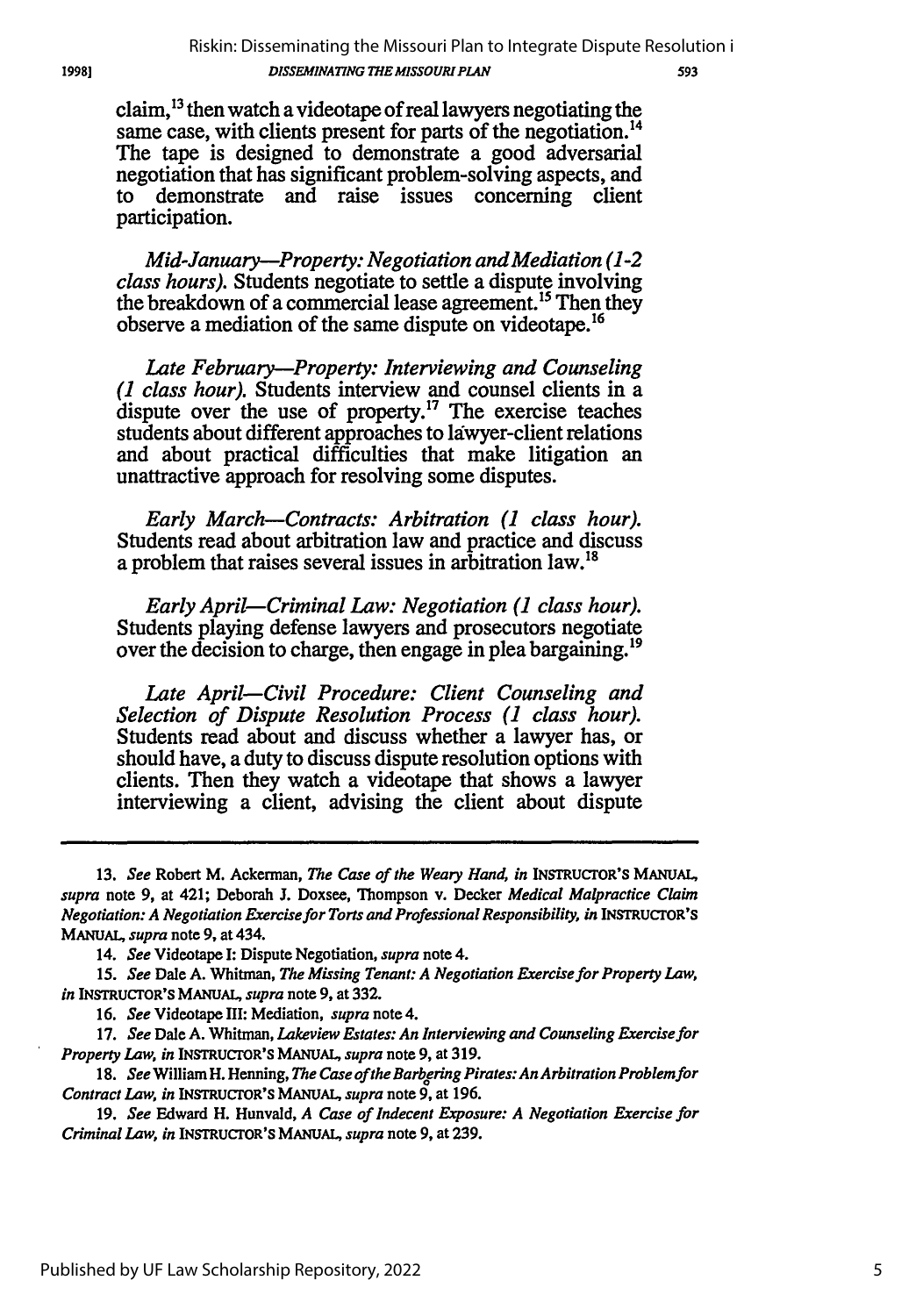resolution options, and proposing a dispute resolution process to opposing counsel.20

Our program has three central teaching goals. First, the students should understand that the lawyer's principal job is to help the client solve the client's problems. The idea of the lawyer as a problem-solver means that advocacy, inside or outside of litigation, is merely one of the lawyer's tools. The lawyer's mission should be to help the client select the best method for dealing with a problem. Sometimes that is litigation, but a lawyer should not assume off-handedly that litigation is invariably the most appropriate method.

Second, students should understand the differences and relationships between adversarial and problem-solving orientations toward dealing with disputes and transactions. Adversarial approaches emphasize how to divide a scarce resource; whatever one party wins, the other must lose. Problemsolving approaches stress underlying interests (the needs or goals that motivate the parties to assert specific claims or positions) and seek to reach a wise agreement that is as satisfactory as possible for all the concerned parties. Each approach interferes with the other, so a lawyer must learn to manage the tension between adversarial and problem-solving approaches.<sup>21</sup>

Third, the students should understand the principal characteristics, and the advantages and disadvantages, of the various dispute-resolution processes, and develop a sense of the circumstances in which each method might be most appropriate.<sup>22</sup> To us, ADR should mean "appropriate dispute resolution."<sup>23</sup> In short, we hoped to present a more realistic picture of lawyering than is conveyed by traditional first-year curricula, to give students a nodding acquaintance with a certain set of information, perspectives and skills, and to set in motion a process that might help broaden perspectives in legal education.24

24. Many law schools that did not participate in this grant have adopted portions of our program by introducing dispute resolution into standard first-year courses. During the 1997-98 academic year, for instance, Marquette University School of Law, using books and materials developed under earlier grants for this project, introduced dispute resolution into contracts, criminal law, civil procedure, property, and torts. *See* Facsimile from Professor Andrea Kupfer Schneider,

<sup>20.</sup> *See* Videotape IV: Overview of ADR, *supra* note 4.

**<sup>21.</sup>** *See* **DAVID A. LAX &JAMES K. SEBENIUS,THE MANAGER As NEGOTIATOR 32-35 (1986);** Robert H. Mnookin, *Why Negotiations Fail: An Exploration of Barriers to the Resolution of Conflict,* **8 OHIO ST. J. ON** DISP. RESOL **235,** 239-40 **(1993).**

<sup>22.</sup> We also emphasize the great variations in the way processes that bear the same name are carried out.

**<sup>23.</sup>** The first use of that expression of which **I** am aware was in Albie M. Davis **&** Howard Gadlin, *Mediators Gain Trust the Old-Fashioned Way--We Earn It!,* 4 **NEG. J. 55, 62 (1988).** Attorney General Janet Reno used it in a recent address. *See* Janet Reno, Address to the Society of Professionals in Dispute Resolution (Oct. 25, 1996), *in* LEONARD L. RISKIN & **JAMES E. WESTBROOK, DIsPUTE RESOLUTION AND LAWYERS** 76 (2d ed., 1997).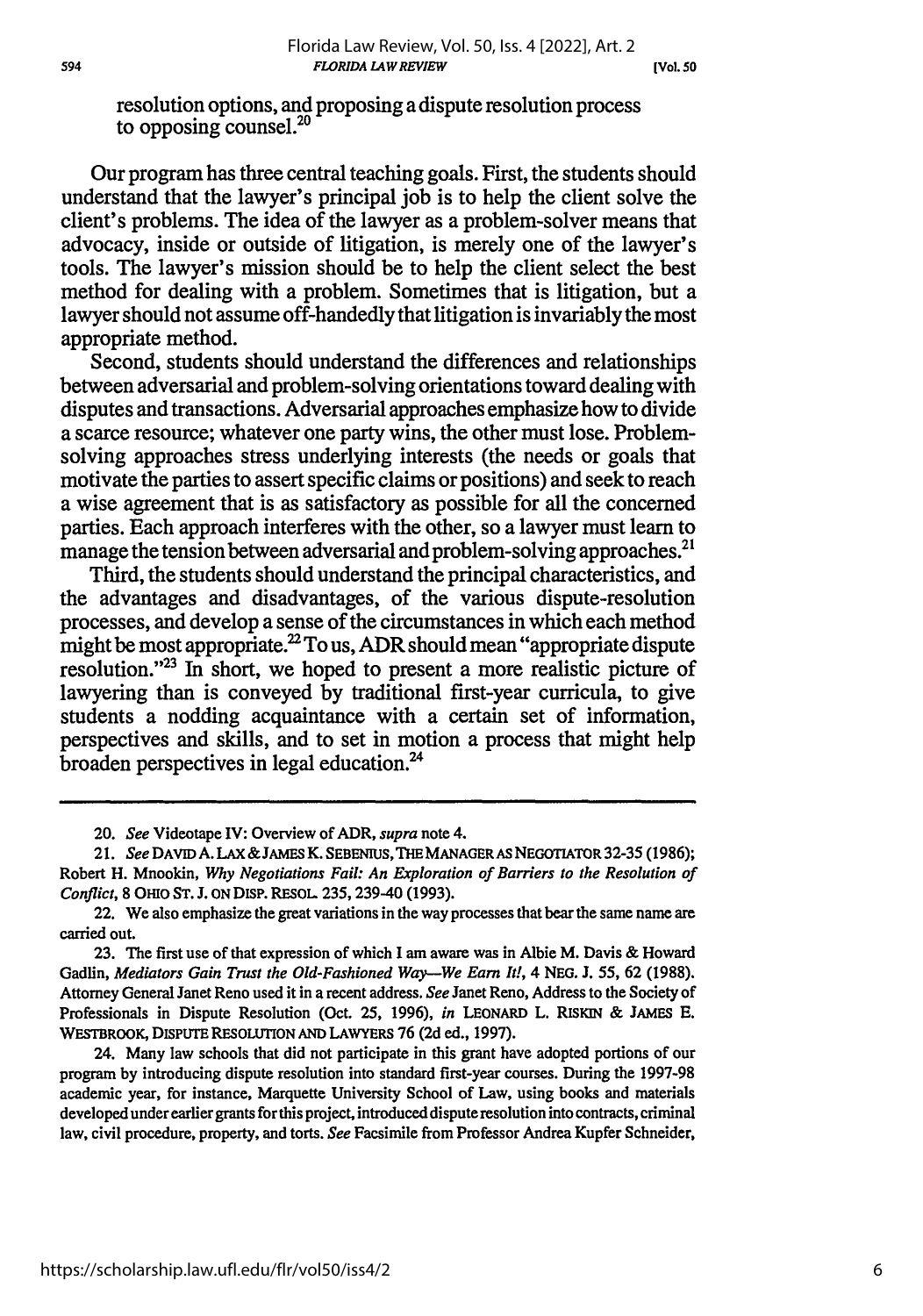#### Riskin: Disseminating the Missouri Plan to Integrate Dispute Resolution i *DISSEMINATING THE MISSOURI PLAN* 595

Law schools have taken other approaches to teaching Dispute Resolution.<sup>25</sup> A few have introduced ADR in the first year through either a required first year course in Dispute Resolution<sup>26</sup> or through a Lawyering Process course.<sup>27</sup> Most schools have advanced courses in Negotiation, Mediation, or Dispute Resolution,<sup>28</sup> and at least forty now operate Mediation Clinics.<sup>29</sup> Because our first-year dispute resolution teaching is broad but not deep, we also offer separate advanced courses in Arbitration, Interviewing and Counseling, Negotiation, Mediation (and a Mediation Clinic), and Dispute Resolution.30

Assistant Professor of Law, Marquette University Law School, to Leonard Riskin, Professor of Law, University of Missouri-Columbia School of Law, (Dec. 19, 1997) (on file with author). Canadian law schools also have introduced ADR into first-year courses. Just prior to the grant, the University of Ottawa, also using our materials, integrated dispute resolution into property and contracts classes. In addition, it gave students 40 hours of mediation training. *See* Ellen B. Zweibel, Conflict Resolution Program for First-Year Law Students: Fall Schedule (Jan. 20, 1996); Instructor's Materials (Nov. 9, 1996); Conflict resolution Supplement for Use in Conjunction with First Year Property and Contracts, University of Ottawa Faculty of Law, Common Law Section (1996-97) (on file with author). The University of Saskatchewan College of Law is considering a recommendation for a substantial effort to integrate dispute resolution into its curriculum. *See* Michaela Keet, Alternative Dispute Resolution Curriculum Review Project: A Report to the University of Saskatchewan College of Law (Feb. 1997) (on file with author). Both the hardcover and paperback editions of *Dispute Resolution and Lawyers* have been used at many U.S. and Canadian law schools in advanced courses on dispute resolution, negotiation, mediation, and client interviewing and counseling. Exercises from the instructor's manual are used freely by law school professors who have not adopted the books and in continuinglegal education and dispute resolution training programs.

**25.** The most comprehensive listing of law school dispute resolution courses appears in the SECTION **OF** DISPUTE **RESOLUTION, ABA,** DIRECTORY **OF LAW SCHOOL ALTERNATIVE** DISPUTE **RESOLUTION COURSES AND** PROGRAMS (2d ed. 1997) [hereinafter ABA DIRECTORY].

26. Texas Tech and Willamette both require first year students to take Dispute Resolution.

**27.** Washington and Lee and William and Mary have required lawyering process courses that include dispute resolution. The University of Michigan Law School has introduced first-year students to negotiation and related ethical issues as part of a week-long "bridge" program that focused on legal ethics. *See* Heidi Li Feldman, *Enriching the Legal Ethics Curriculum: From Requirement to Desire,* LAW & **CONTEMP.** PROB., Summer/Autumn 1995, at 51, 52.

28. *See* ABA DIRECTORY, *supra* note 25.

Paul Brest and Linda Krieger have developed the idea of a set of courses, a "complementary curriculum" designed to teach "professional judgement," which includes many of the concepts that we teach under the rubric of dispute resolution, as well as an array of other kinds of knowledge and skills. *See* Paul Brest, *The Responsibility of Law Schools: Educating Lawyers as Counselors and Problem Solvers,* **LAW** & **CONTEMP.** PROB., Summer/Autumn 1995, at 5, **5;** Paul Brest & Linda Krieger, *On Teaching Professional Judgement,* 69 WASH. L. REV. 527, **532** (1994).

**29.** *See* CHERYL MCDONALD, ADR **CLINIC** DIRECTORY (1996).

30. We also offer, intermittently, three courses that teach journalistic skills that will help students bring dispute resolution issues into focus for themselves and the public: Legal Journalism. Case Studies and Biographical Profiles (ajoint JournalismSchool-Law School course), Lawyering and Biography, and Dispute Resolution case studies. Beginning in Fall 1999, we also will offer an

19981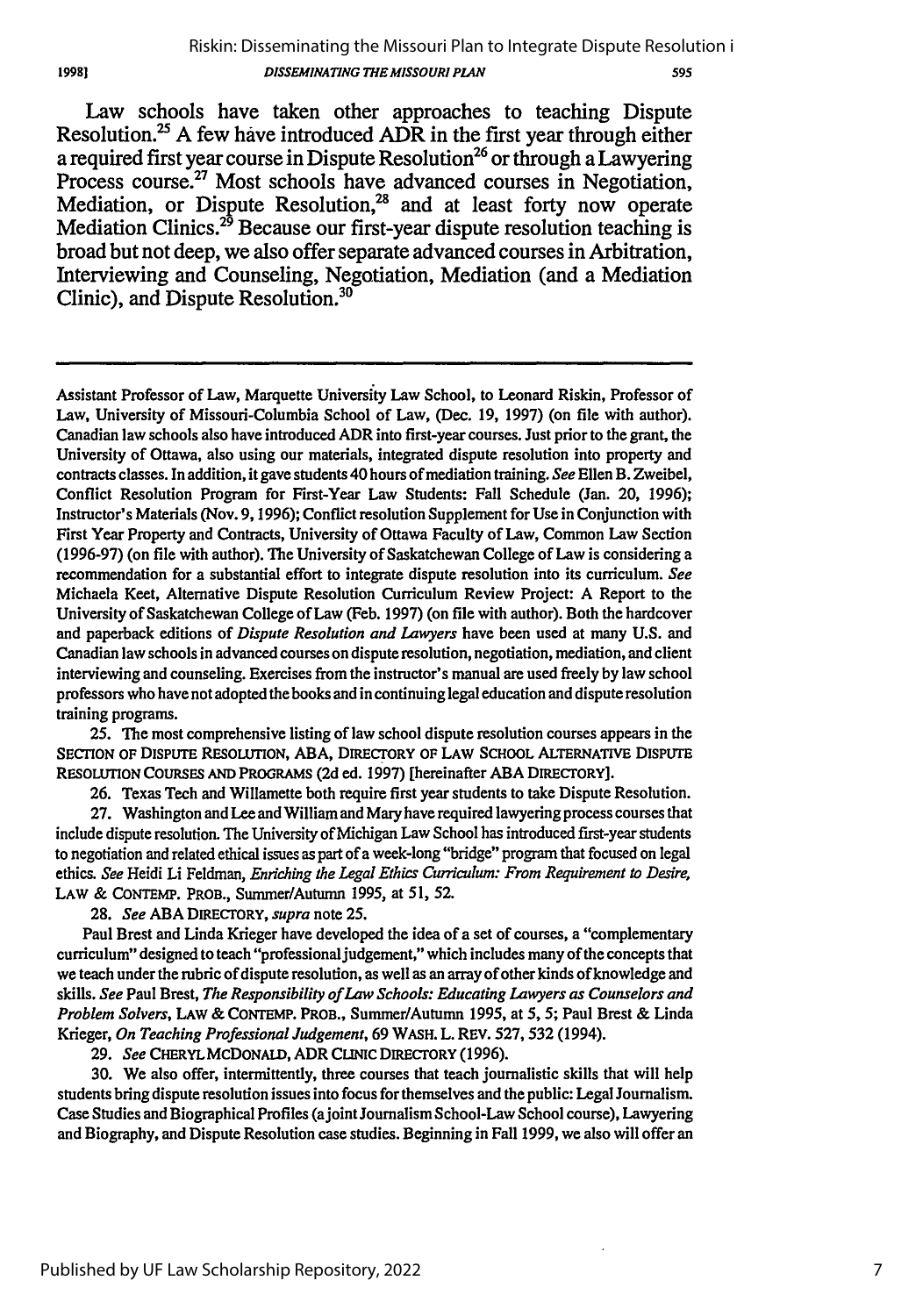**[Vol 50**

We chose, however, to emphasize systematic integration into all firstyear courses, with substantial reliance on simulations, for several reasons. During the first year, students are highly impressionable and form their visions of what it means to be a lawyer. We use simulations because we believe that some of the content we want to get across, such as elementary skills of negotiation and mediation, can be learned only though relatively direct experience. We teach dispute resolution in *all* first-year courses so we can show students the applicability of a dispute resolution perspective in virtually any area of law, and to not excessively burden individual professors. We decided that the various dispute resolution activities should be conducted primarily by the professors assigned to these first-year courses, rather than by specialists, because we wanted our entire first-year faculty to become familiar with dispute resolution knowledge, skills, and perspectives. We hoped that they would, consequently, infuse such material more extensively into their first-year courses and into their advanced courses.

The Missouri plan, of course, has its drawbacks. First, professors may resist participating in such an effort for any of several reasons. Some worry that dispute resolution teaching takes away time necessary for full course coverage. Others are reluctant to give up the control that goes with traditional teaching. Others simply do not see the relevance of teaching dispute resolution. Second, most of the professors teaching the dispute resolution modules lack depth in dispute resolution issues; this ensures that the dispute resolution instruction will be superficial, and that some professors will experience discomfort.<sup>31</sup> Third, high student-faculty ratios make feedback and supervision impracticable; $^{32}$  and the students and faculty still focus the vast bulk of their energy on traditional legal analysis. Fourth, the project requires something approaching a school-wide commitment, a core of faculty with background in dispute resolution (and time to work on such a project), widespread cooperation, and a great deal of management and coordination.<sup>33</sup> These conditions have been present at

33. There is another, substantive problem: as the project has progressed, dispute resolution teaching has not spread as rapidly as we had hoped to other portions of the first-year courses or to

LL.M. program in dispute resolution, which will include a series of more advanced dispute resolution courses.

<sup>31.</sup> Production of the Dispute Resolution and Lawyers Videotape Series, *see supra* note 4, was intended to alleviate such discomfort.

<sup>32.</sup> Two of the adapting schools, Ohio State University and the University of Washington, have had great success in introducing dispute resolution into small first-year sections. *See* Sarah Rudolph Cole et al., *Sustaining Incremental Expansion: Ohio State's Experience in Developing the Dispute Resolution Curriculum,* 50 FLA.L. REV. 667,668 (1998); Lea B. Vaughn, *Integrating ADR into the Curriculum at the University of Washington School of Law: A Report and Reflections,* 50 **FLA.** L. REV. 679, 692 (1998). At the University of Missouri-Columbia, we plan to involve LL.M. students in the first-year curriculum in order to provide feedback and facilitate learning.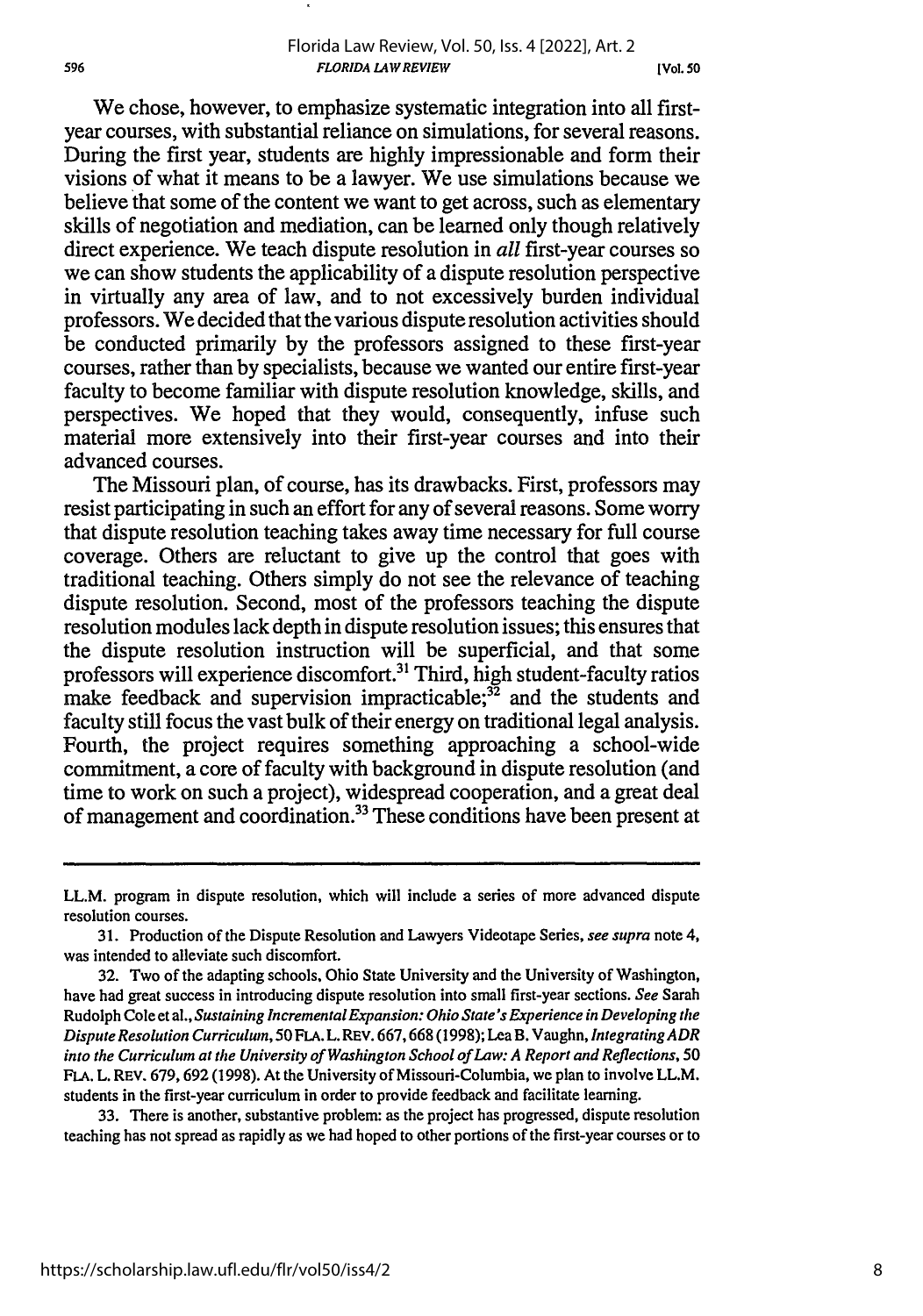1998]

#### **DISSEMINATING THE MISSOURI PLAN**

597

Missouri since the project began. At most schools, however, some of these conditions are lacking. We intended, through this grant, to promote, or take advantage of, such conditions at six other law schools.<sup>34</sup>

## *B. The Missouri Plan: Substantive and Procedural Essences*

As soon as I began working with our partner schools, I realized that most of them were unlikely to achieve an integration into first-year courses that was as systematic or extensive as that at Missouri. For this reason, we had to address, early on, the issue of how much, and in what ways, the adapting schools could depart from the original model. This led us to distinguish between the procedural and substantive essences of the Missouri plan. The *substantive essence* is to teach certain information, perspectives, and skills associated with dispute resolution.<sup>35</sup>

The *procedural essence* involves two components. One is integrating the teaching into standard courses. Although the Missouri plan is known principally for its integration of dispute resolution into *standardfirst-year* courses, we had always hoped and expected that we would eventually integrate dispute resolution into advanced courses, and this has happened to a limited extent. The other part of the procedural essence has to do with learning by doing; specifically, we tend to use simulations heavily in our dispute resolution teaching.<sup>36</sup>

The current project intended principally to foster activities that followed both the procedural and substantive essences—by systematically introducing dispute resolution knowledge, perspectives and skills into traditional (especially first-year) courses using simulations. Yet, it became clear that the project also would help foster dispute resolution teaching efforts that did not involve integration of dispute resolution into standard courses. These might include, for instance, separate courses on dispute resolution and live-participant clinical activities. We thought these activities would be valuable.

advanced courses.

<sup>34.</sup> We also hoped it would re-invigorate our efforts at Missouri and help us extend the dispute resolution perspective into other parts of first-year courses and into advanced courses. As Section D of this paper will show, it has succeeded, at least partially, on both counts.

*<sup>35.</sup> See* supra text accompanying notes 21-24.

<sup>36.</sup> We also emphasize legal and policy issues and theoretical approaches to dispute resolution; we find that using simulations enhances the discussions of such issues.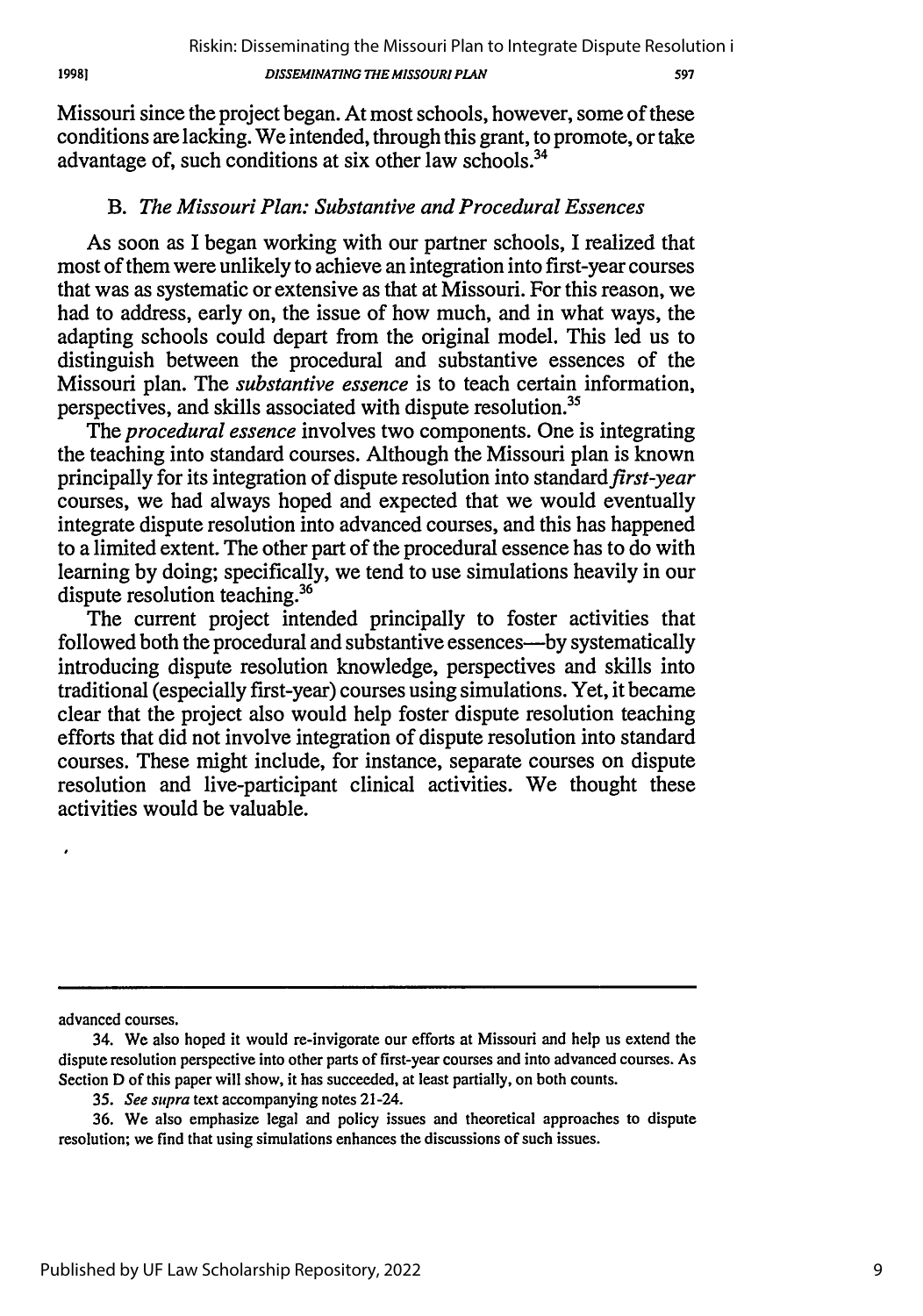*MIo. 50*

#### IV. PROJECT DESCRIPTION

#### *A. The Process*

In order to select schools to participate in this project, I wrote letters to the dean and a professor at each of about a dozen law schools at which I knew there was substantial interest in integrating dispute resolution into the standard first-year curriculum. (I had given presentations or workshops for faculty at most of these schools.) The six schools that ultimately participated each submitted a brief proposal, signed by the dean and a university official. Under the terms of the grant, each of the adapting schools would receive \$10,000 for each of two years. The adapting schools showed varying levels of preparation for and commitment to this project. My notion was to work with the unique circumstances presented at each school, hoping that the activities required under the grant would provide support, motivation, and synergy, so that each school could progress in its own way.

We launched the project with a conference in Columbia in December 1995, attended by a team of two to four professors from each of the adapting law schools and about fifteen Missouri faculty members. At this meeting we reviewed the Missouri program, the situations, aspirations and obstacles-and means of overcoming these obstacles-at the adapting schools. Each team prepared a strategic plan that would guide its work during the year. We also established a listserve and tried to create groups of participating faculty in accordance with teaching interests. The highlight of this conference was a presentation by a third-year student about the value of this project. The second conference, held a year later, followed a similar format, with an emphasis on exchanging information and planning for the second year and beyond. The highlight of this conference was a discussion about promoting our agenda by developing new ways to brief and analyze cases that take account of underlying interests.<sup>37</sup>

#### *B. Mentoring and the Change Process*

My mentoring strategies followed the collaborative model that underlies much of the dispute resolution teaching in this project. During the first conference in Columbia, I tried to ensure that everyone understood the substantive and procedural essences of the Missouri program, and then asked them to prepare a strategic planning document that would serve to structure their work. I emphasized that adaptations had to respond to local

<sup>37.</sup> This discussion, which led to two publications on new ways to brief or analyze cases, is summarized *infra* in section V.B. Daniel Ish, Acting Dean of the University of Saskatchewan School of Law, also attended this conference.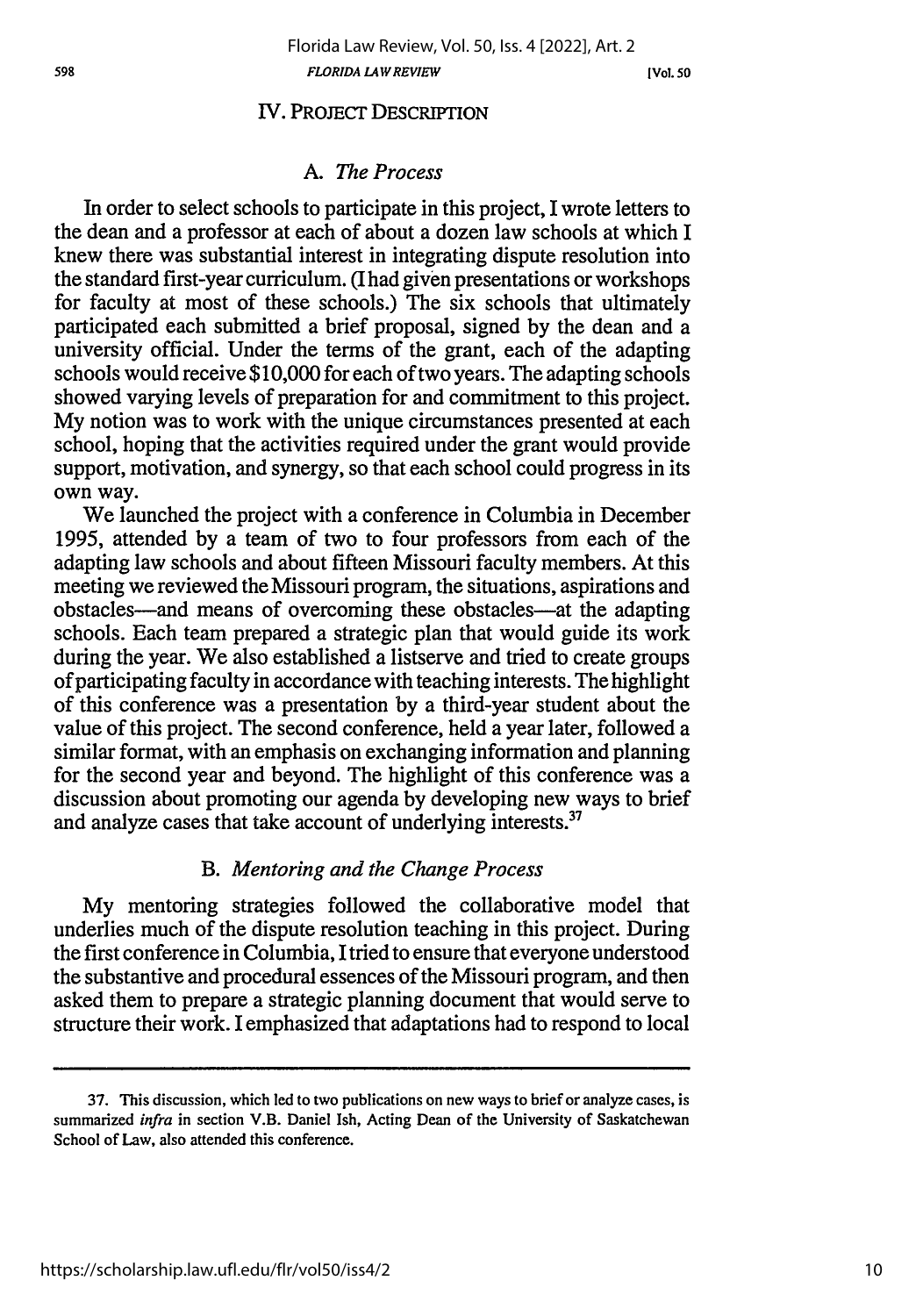19981

*DISSEMINATING THE MISSOURI PLAN*

599

circumstances and that unique circumstances at Missouri allowed for the extensive nature of our program.<sup>38</sup> We established a listserve (which was rarely used), and tried to form groups of professors from the participating schools with common teaching interests (which turned out to be useful primarily for teachers of legal research and writing). After the conference, I maintained telephone and e-mail contact with the project directors and encouraged their efforts with sympathy, praise, and lots of suggestions. At the second conference, we emphasized sharing problems and accomplishments and planning for the final year and beyond. Throughout, I emphasized dissemination of our work through publications that would be accessible to other law teachers.

I made "mentoring" visits to most of the adapting schools each year. In preparing for these visits, I asked the adapting project directors to take the lead in designing the agenda in accordance with local circumstances, so my work differed from school to school. At the University of Washington, for instance, I debriefed a negotiation exercise that students conducted in the Basic Legal Skills course, conducted a workshop on negotiation for the faculty, and met extensively with members of the adapting team, other members of the faculty, and the dean. At DePaul, I held a series of individual and small group meetings. At Ohio State, I gave a faculty colloquium on the Missouri plan and met with the adapting team, the curriculum committee, and numerous individual faculty members. At Hamline, I met with high-level university officials and with deans of other schools within the University. At each school I met with the law school's dean and associate dean to stress the importance of this project, the attention it would likely get, and the value of the deans' support. The length of the visits ranged from four hours to two days.

My general approach in both individual and group discussions was to learn about aspirations, obstacles, and ways to overcome the obstacles, and then offer numerous suggestions. I stressed the importance of responding to local circumstances and developing plans collaboratively.

The prospect of publishing exercises in the *Instructor's Manual for Dispute Resolution and Lawyers*<sup>39</sup> appealed to some faculty members at each school. My colleague, James Levin, and I reviewed and commented on drafts of virtually all the exercises. At some participating schools, the local project directors reviewed numerous drafts.

Most of the mentoring strategies seemed to do some good. The conferences in Columbia provided excitement, some camaraderie, and strategic plans. The visits helped induce substantial numbers of faculty at each school to take the project seriously.

<sup>38.</sup> *See* Riskin & Westbrook, *supra* note 1.

<sup>39.</sup> *See* INSTRUCTOR'S **MANUAL,** *supra* note 9.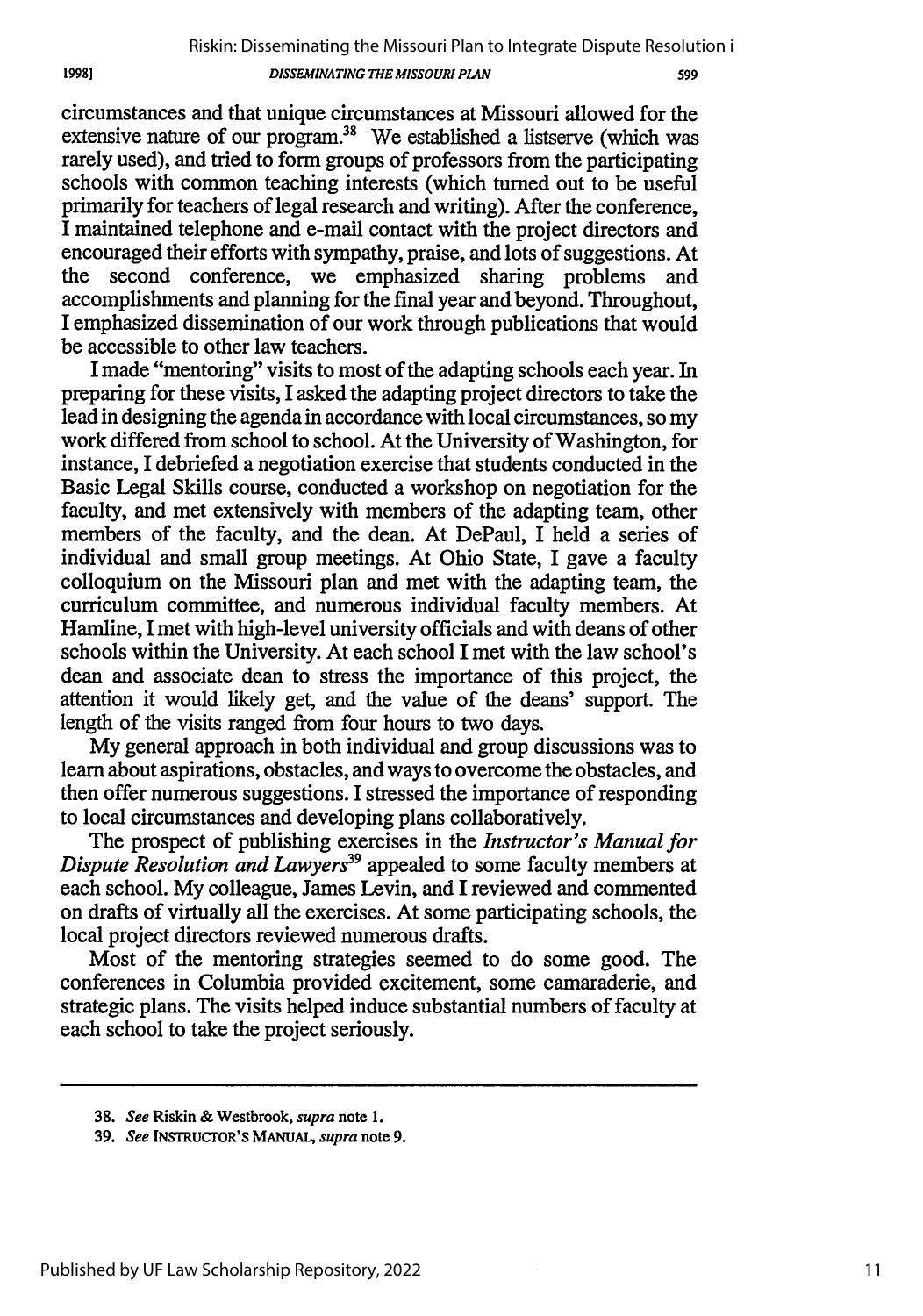The adapting teams at each school faced different circumstances and so developed different goals and deployed different strategies and techniques. In all cases, there was some attempt to achieve an overall consensus on the value of integrating dispute resolution into numerous standard courses. Several adapting teams despaired of getting a broad consensus, and, instead, worked for incremental change, focusing on colleagues who seemed receptive. At most schools, the implementation of the project required one-on-one negotiation with colleagues. In one case, the adapting project director did most of the implementation because, for a variety of reasons, very few colleagues were willing to participate. Uses of subcontract funds also varied: they included replacing faculty salaries, supporting faculty travel to take dispute resolution training, paying faculty to design and test simulations and prepare them for publication, purchasing books and videotapes, and arranging for experts to conduct short courses or workshops.

#### V. EVALUATION **AND** PROJECT **RESULTS**

#### *A.* Overview

Nearly all of the materials produced under the two previous FIPSE grants focused on standard first-year courses, but none were prepared for Legal Research and Writing courses.<sup>40</sup> Under the current grant, we produced for publication eight exercises for advanced courses (Bankruptcy,<sup>41</sup> Business Associations,<sup>42</sup> Remedies,<sup>43</sup> Environmental Law/Hazardous Waste,<sup>44</sup> Family Law,<sup>45</sup> Real Estate Transactions,<sup>46</sup> and

<sup>40.</sup> Before the current grant started, the University of Missouri-Columbia formally introduced dispute resolution into its Legal Research and Writing course, and into an advanced course on Hazardous Waste, though we did not publish the teaching materials. In addition, dispute resolution issues often arose in other advanced courses.

<sup>41.</sup> *See* Paul Barron, *In re* Simon: *A Negotiation Exercise for Bankruptcy Law, in* **INSTRUCTOR'S MANUAL,** *supra* note **9,** at 475.

*<sup>42.</sup> See* Philip **S.** *Ashley, DeadlockattheBowl-A-Rama:A Mediation Exercisefor Corporate* Law, **INSTRUCTOR'S MANUAL,** *supra* note **9,** at 486.

<sup>43.</sup> *See* Margit Livingston, *The Disappointed Condo Buyer: A Mediation Exercise for Remedies or Consumer Law, in* **INSTRUCTOR'S MANUAL,** *supra* note **9,** at 494.

*<sup>44.</sup> See* Jerome M. Organ, *Fall Creek Superfund Site: A Complex Negotiation Simulation for Environmental Law or Hazardous Waste Course, in* **INSTRUCTOR'S MANUAL,** *supra* note **9,** at 504; Nancy Welsh **&** Barbara McAdoo, *Blast!: A Three Party Negotiation Exercise for An Environmental Law Course, in* **INSTRUCTOR'S MANUAL,** *supra* note **9,** at **571.**

<sup>45.</sup> *See* Barbara B. Bressler, *Breaking Up is Hard to Do: A Mediation Exercise for Family Law, in* **INSTRUCTOR'S MANUAL,** *supra* note **9,** at **581.**

<sup>46.</sup> *See* Katheryn M. Dutenhaver, *Freddie First and Sandy Second: A Mediation Exercisefor Property or Real Estate Transactions, in* **INSTRUCTOR'S MANUAL,** *supra* note **9,** at **382.**

<sup>600</sup>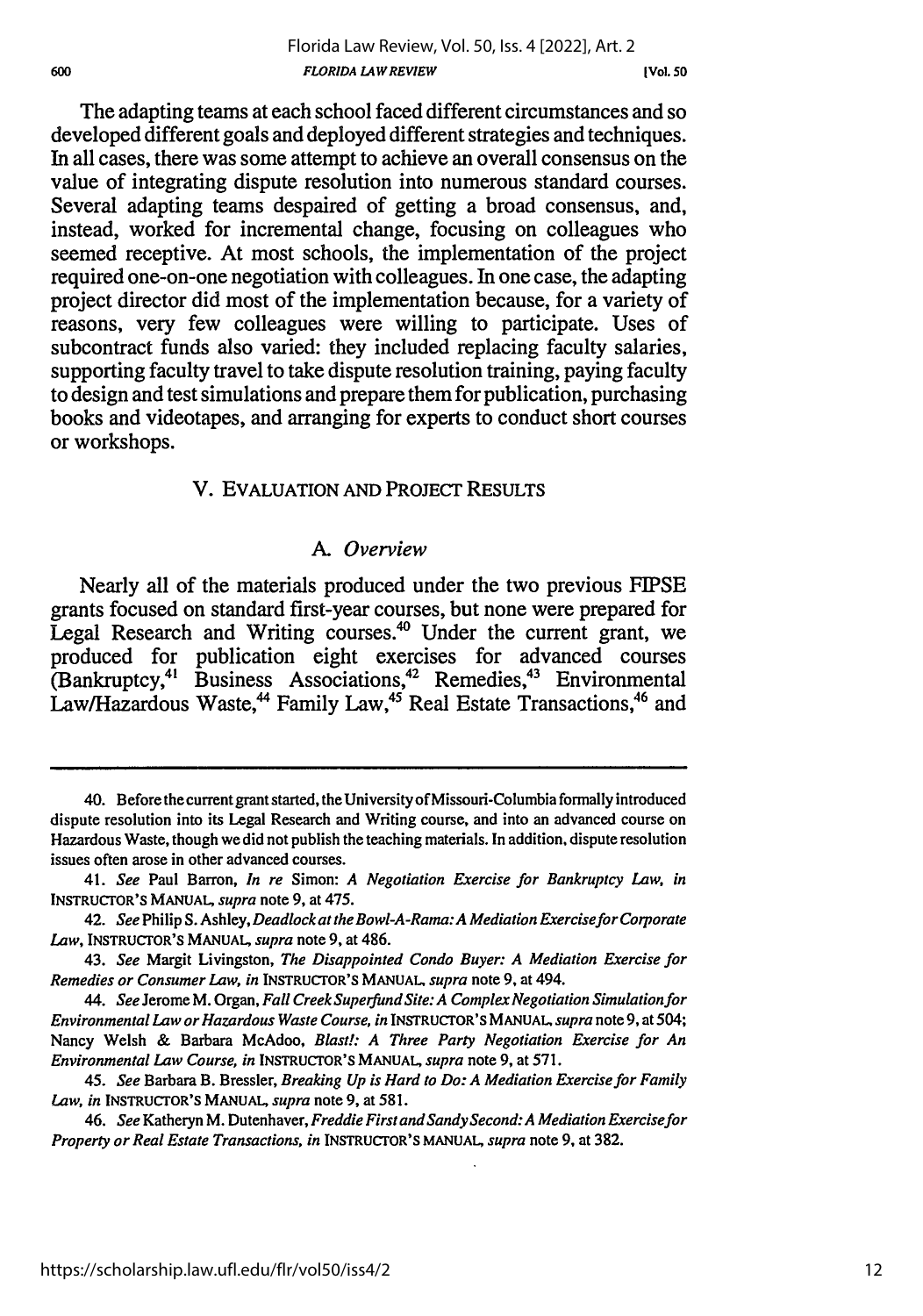**DISSEMINATING** *TIE* **MISSOURI PLAN**

601

Remedies<sup>47</sup>) and the first-year courses (Contracts, <sup>48</sup> Property, <sup>49</sup> and Legal Research and Writing<sup>50</sup>)

The grant has also produced for publication new materials on briefing and analyzing cases. These materials evolved from discussions at the second annual conference in which we recognized that teaching about underlying interests was fundamental to the entire enterprise. Teaching about dispute resolution is a way to get faculty and students to take account of underlying interests. And once they begin to think about underlying interests, the importance of choosing appropriate methods of dispute resolution becomes obvious. More important, attention to interests throughout the curriculum could greatly broaden legal education.

We also realized, however, that one important barrier to studying underlying interests was the formalistic way in which students learn to brief cases in many writing courses and to analyze cases in some standard first-year courses. Formalistic case briefing usually requires students to analyze an opinion in terms of the legal rules and legally-relevant facts and to ignore both the underlying interests of the parties and the impact of the decision on society. Subsequent to this discussion, Ken Fox of Hamline University prepared a short guide to briefing and discussing cases—applicable to virtually any course—that takes underlying interests into account, **<sup>5</sup> '** and Kate O'Neill of the University of Washington prepared an extensive guide for the first-year research and writing course on how to brief cases in this way.<sup>52</sup>

#### *B. Outcomes at Participating Schools*

Each of the participating schools made substantial progress. Some met their own expectations; others fell short of their expectations, yet accomplished much, given their circumstances. As required, separate reports from each of the adapting schools appeared in the Appendices to

49. *See* Dutenhaver, *supra* note 46.

*51. See* Ken Fox, *Using Case Briefings to Explore Interests: An Exercise to Integrate Problem-Solving Concepts into the First-Year Curriculum, in* INSTRUCTOR'S **MANUAL,** *supra* note 9, at 91.

<sup>47.</sup> *See* Livingston, *supra* note 43.

<sup>48.</sup> *See* Jonathan M. Hyman, *Closing the Circuits: A Negotiation Exercise ofan Employment Agreement for a Contract Course, in* INSTRUCrOR'S **MANUAL,** supra note 9, at 183.

<sup>50.</sup> *See* Daily, *supra* note 9; Mary Dunnewold et al., Bartell v. King: *A Legal Writing Exercise and Mediation Simulation, in* INSTRUCrOR'S **MANUAL,** *supra* **note9,** at 295; KateO'Neill, *The Medi-Lab Case Simulation: A Negotiation Exercise for a Legal Writing Course, in* **INSTRUCTOR'S** MANUAL, *supra* note **9,** at **282.**

*<sup>52.</sup> See* Kate O'Neill,Adding *an "ADR" Perspective to a TraditionalLegal Writing Course,* 50 **FLA.** L. REV. 709, 714-18 (1998) [hereinafter O'Neill, *Adding an "ADR" Perspective];* Kate O'Neill, *Using an ADR Perspective to Teach Introductory Case Analysis, in* **INSTRUCTOR'S MANUAL,** *supra* note 9, at 258 [hereinafter O'Neill, *Using an ADR Perspective].*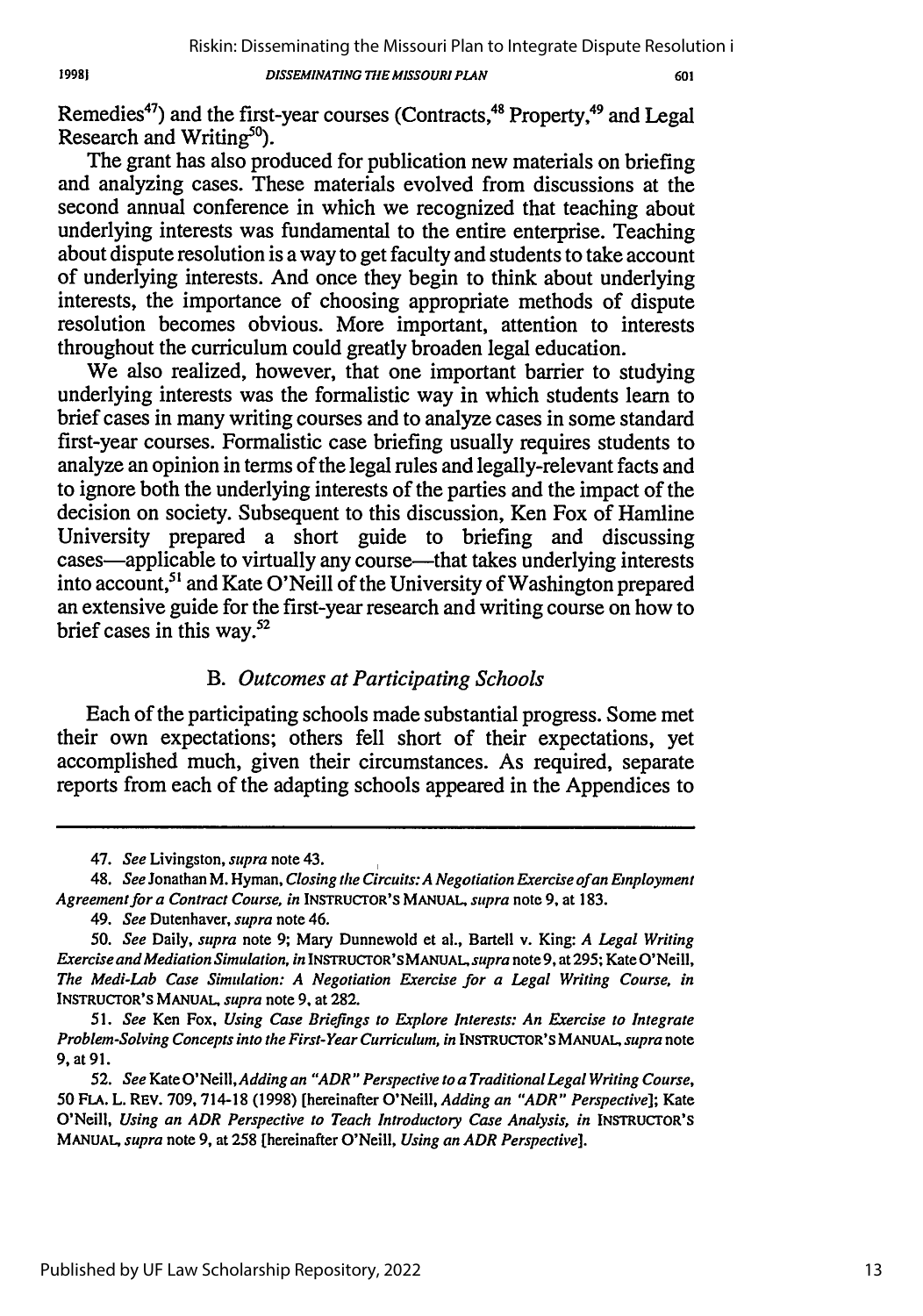the 1998 FIPSE report. More extensive reports on four of the schools appear in this Symposium. I will summarize the highlights.

*DePaul University* (Katheryn Dutenhaver, Project Director) began with a strong base of decanal support (which has remained intact through two transitions) and dispute resolution offerings and expertise. The program integrated dispute resolution into two first-year courses (one section of Torts and one section Property) and into five advanced courses (Professional Responsibility, Remedies, Federal Income Tax, Partnership Tax, and Bankruptcy). Four sets of teaching materials prepared by DePaul faculty appear in the *Instructor's Manual for Dispute Resolution and Lawyers.53* DePaul also created a new course on Negotiation and a new mediation component of its legal clinic, thereby increasing its ADR course offerings to provide every student an opportunity to elect at least one ADR course. It also launched a Dispute Resolution Center for the university, which offers certificate courses in negotiation and mediation for managers and lawyers. Finally, five full-time faculty completed the law school's course on mediation.54

*Hamline University* (James Coben, Project Director) also began with a cadre of experienced ADR teachers, a substantial list of ADR courses, and widespread faculty and decanal support. During this grant, Hamline provided a mediation simulation and writing experience to every first-year student through its writing program. It carried out a very extensive integration of dispute resolution in one of its three first-year sections (which included the creation of "law firms" and a bridge curriculum), and a more modest integration in its other two sections. In one section of Property, students learned a new way to brief cases that takes into account underlying interests as well as legal positions and arguments.<sup>55</sup> Hamline also developed and employed a mediation simulation for Tax I: Taxation of Individuals. Hamline professors contributed four simulations and other teaching materials to the *Instructor's Manual for Dispute Resolution and Lawyers56* and produced a large amount of other teaching materials. It also added new dispute resolution courses, started a certificate program in dispute resolution, and sponsored a symposium on "Dispute Resolution and the Religious Traditions." Finally, it has developed new clinical

**<sup>53.</sup> INSTRUCTOR'S MANUAL,** *supra* note **9;** *see* Ashley, *supra* note 42; Bressler, *supra* note 45; Dutenhaver, *supra* note 46; Livingston, *supra* note 43.

<sup>54.</sup> For further information on DePaul's efforts, see Kathryn M. Dutenhaver, *Dispute Resolution and Its Purpose in the Curriculum of DePaul University College of Law, 50* FLA. L. REv. 719, 722-30 (1998).

*<sup>55.</sup> See* Fox, *supra* note 51.

<sup>56.</sup> INSTRUCTOR'S **MANUAL,** *supra* note 9; *see* Dunnewold et al., *supra* note 50; Fox, *supra* note 51; Gary Weisman & Barbara McAdoo, *The Senate Table: An Introductory Adjudication/Mediation exercise, in* INSTRUCTOR'S MANUAL, *supra* note 9, at **60;** Welsh **&** McAdoo, *supra* note 44.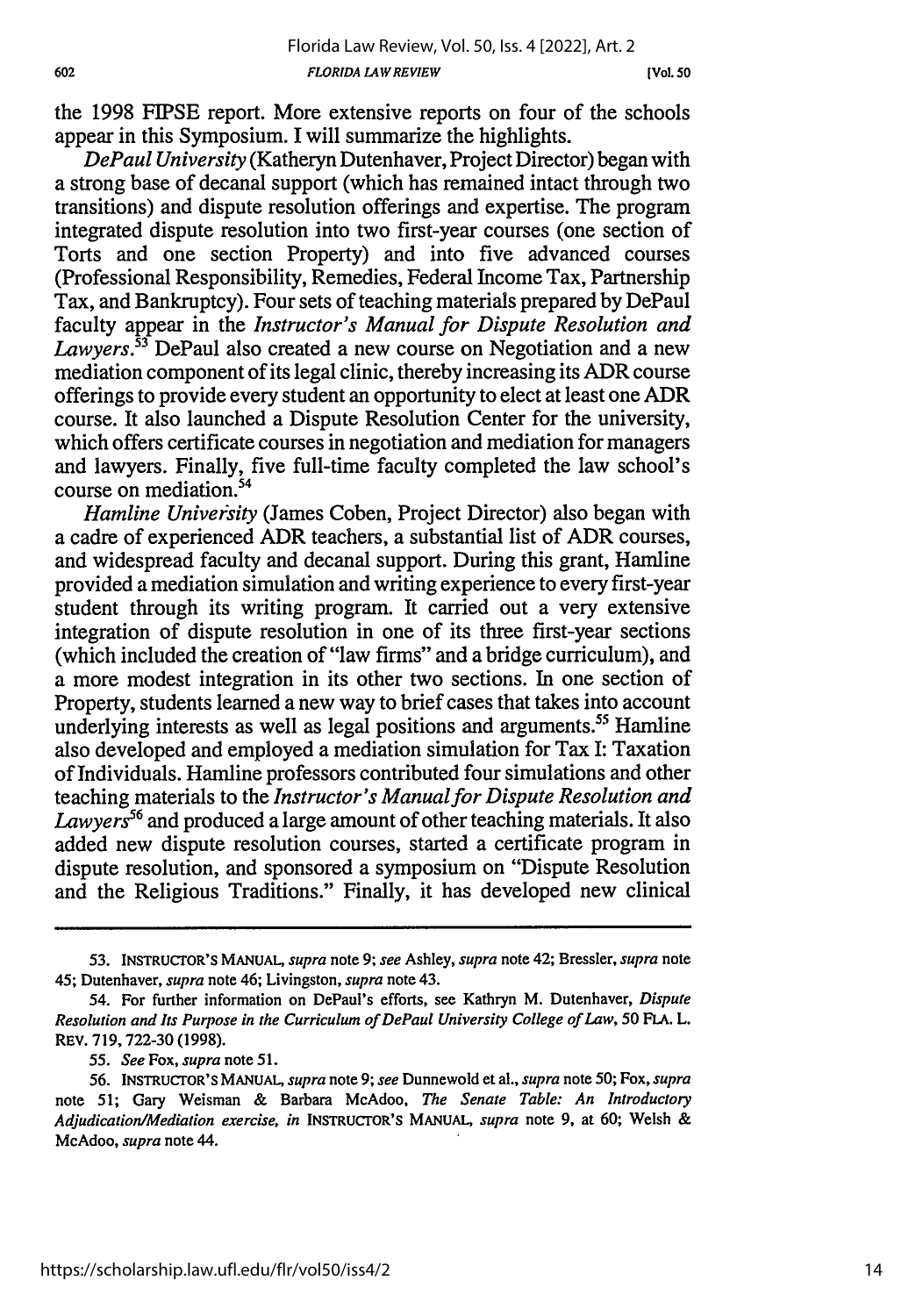#### **DISSEMINATING** *THE MISSOURI PLAN*

603

opportunities through an arrangement with the EEOC under which law students represent discrimination claimants in mediations.

Hamline also evaluated the impact of its dispute resolution teaching efforts on students' beliefs about the extent to which lawyers should maintain an adversarial or problem-solving orientation. The study revealed that women entered the program with more adversarial attitudes than men, but became more problem-solving during the course of the year. Men developed more adversarial attitudes despite the ADR teaching.<sup>57</sup>

*Inter-American University* (Doel R. Quinones-Lopez, Project Director) also began with pervasive faculty and decanal support and extensive background. It developed and implemented, in the first-year Research, Analysis, and Writing Skills I course, two writing exercises dealing with advising clients about informal methods of dispute resolution. For the Criminal Procedure course, it produced a mediation demonstration tape and an exercise. In addition, Inter-American University institutionalized its Negotiation and Mediation Clinic, conducted a series of dispute resolution training programs for students and professionals, and created the Institute for Conflict Resolution, through which members of the law faculty will provide dispute resolution services.<sup>58</sup>

*Ohio State University* (Nancy H. Rogers, Project Director) also began with very strong, widespread commitment to and expertise in dispute resolution. During the grant, Ohio State taught segments on dispute resolution in four first-year courses (Civil Procedure, Torts, Legal Analysis and Writing, and Property) and five advanced courses (Family Law, Administrative Law, Professional Responsibility, Business Associations, and the Civil Litigation Clinic).<sup>59</sup> It also added a series of short courses on dispute resolution topics. Most important, the faculty decided to make a major commitment to teaching dispute resolution, and the College of Law received a substantial budget enhancement from the university's administration in order to hire two additional professors who will focus on dispute resolution. This will lead to a substantial increase in dispute resolution course offerings. Beginning in Fall 1998, law students will teach conflict resolution to students in elementary and secondary schools, using materials purchased under the grant.

<sup>57.</sup> For further information on Hamline's efforts see James R. Coben, Summer *Musings on Curricular Innovations to Change the Lawyer'sStandard Philosophical Map,* 50 FLA. L. REV. 735, 749-50 (1998).

<sup>58.</sup> For further information on Inter-American, see Doel R. Quinones, Adapting Project Final Report, Inter-American University of Puerto Rico School of Law (Nov. 20, 1997), *in* 1998 FIPSE Report, supra note **\*,** app. at V (on file with the Center for the Study of Dispute Resolution, University of Missouri-Columbia School of Law).

<sup>59.</sup> Shortly after the grant ended, Professor James Brudney of Ohio State University added a negotiation exercise to his employment law course. Conversation with James Brudney (Dec. 18, 1997).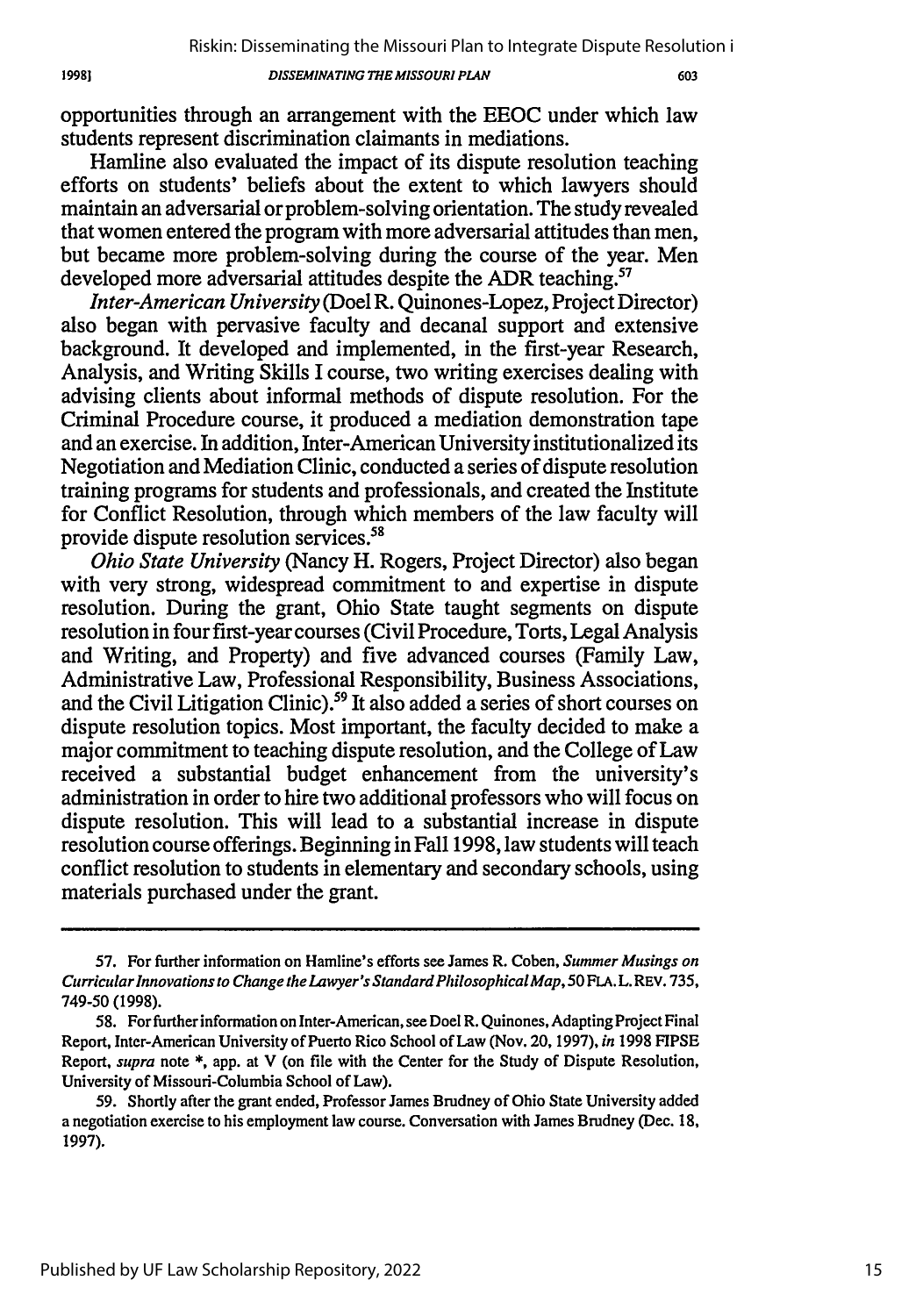Shortly before the grant began, Professor Timothy lost trained his firstyear Property students in mediation skills. During the grant, he and Professor Laura Williams followed these students and a control group to measure the impact of this training. Preliminary findings suggest that the group that received training is now more inclined to use mediation than the control group.<sup>60</sup>

*Tulane University* (Paul Barron, Project Director) began its project, in the midst of a dean search, without a consensus about the importance of dispute resolution teaching, yet it accomplished a great deal. It integrated dispute resolution in several places in the first-year curriculum. All students saw a mediation demonstration in the required first-year course on Professional Responsibility. In one section of the second-semester Contracts course, students were exposed to a range of dispute resolution instruction. Contracts professors currently are discussing the possibility of including such instruction in all sections. In addition, Professor Paul Barron developed a mediation exercise for his Bankruptcy course<sup>61</sup> and published an article dealing with the use of simulations in law school teaching.62 Tulane also is seeking funding to establish an Institute for Public Policy Dispute Resolution.<sup>63</sup>

*The University of Washington* (Lea Vaughn, Project Director) also began this project in the midst of a dean search. The adapting team decided early that it would not be feasible to achieve a consensus about the value of integrating dispute resolution into a broad spectrum of traditional courses. Accordingly, they decided on an incremental strategy and a oneon-one approach with colleagues. This strategy produced great progress. The University of Washington integrated dispute resolution into three firstyear courses: one section of Civil Procedure, one section of Contracts, and all sections of Basic Legal Skills<sup>64</sup> (in which each first-year student received systematic exposure to mediation and negotiation). In the Basic Legal Skills course, students observed a mediation involving a case about which they had written a legal memorandum, then discussed that mediation.<sup>65</sup> Each legal writing instructor has prepared a dispute resolution exercise. This effort produced numerous teaching materials for local use

**<sup>60.</sup>** For more information on Ohio State's efforts, see Cole, et al., *supra* note **32.**

<sup>61.</sup> *See* Barron *supra* note 41, at475.

<sup>62.</sup> *See* Paul Barron, *Can Anything Be Done to Make the Upper-Level Law School Courses More Interesting?,* 70 **TUL** L. REV. 1881 (1996).

<sup>63.</sup> *See* Paul Barron, Tulane Law School Adapting Project Report (Nov. 21, 1997) *in* 1998 **FIPSE** Report, *supra* note **\*,** app. VIII (on file with the Center for the Study of Dispute Resolution, University of Missouri-Columbia School of Law).

<sup>64.</sup> This is comparable to a Legal Research and Writing course. At Vermont Law School the first-semester research and writing course is called "Dispute Resolution" and includes interviewing, counseling and negotiation.

<sup>65.</sup> Hamline has developed a similar approach. *See* Coben, *supra* note **57,** at 744-47.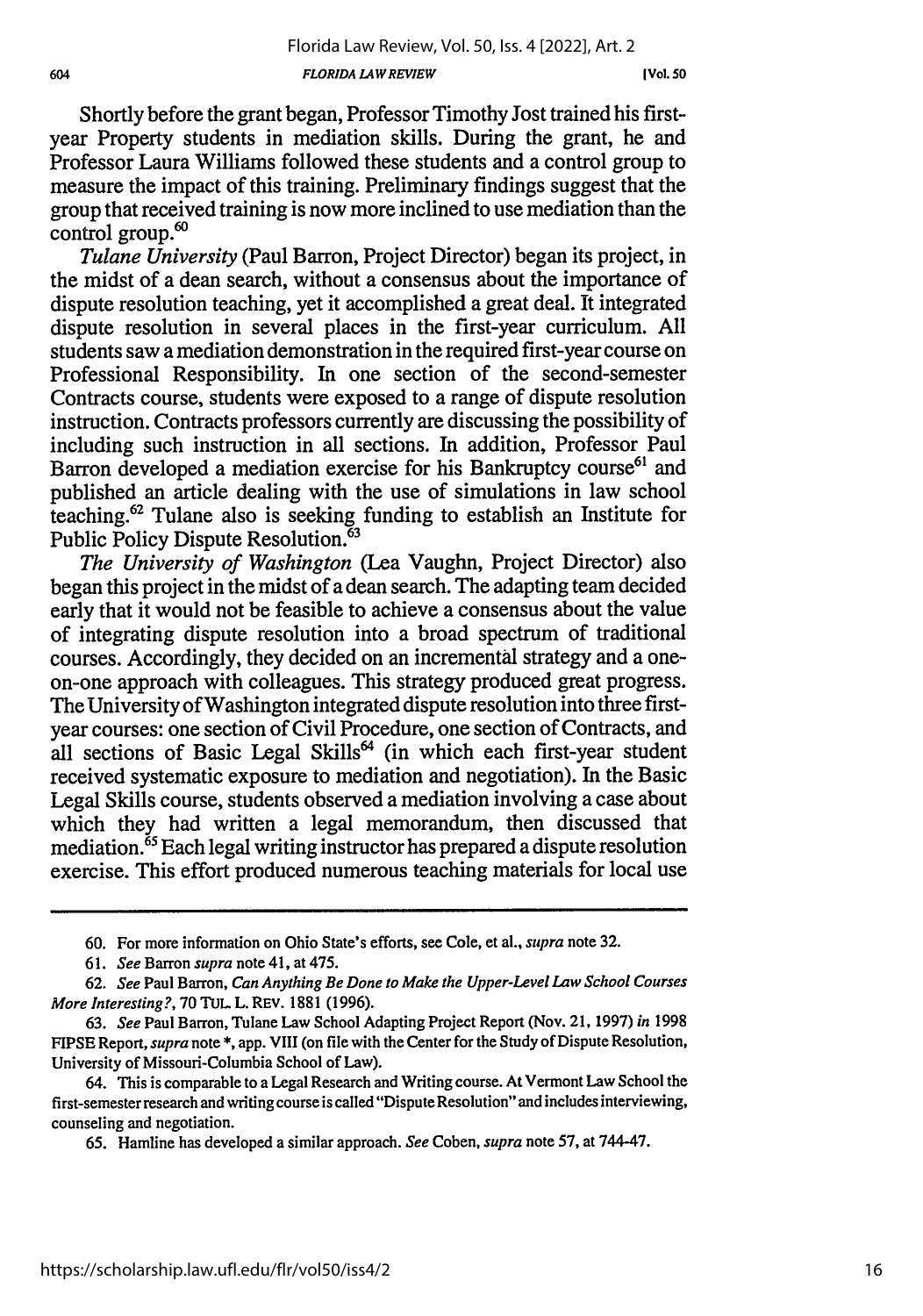and two publications **by** Kate O'Neill: a negotiation exercise for a Legal Writing course<sup>66</sup> and an essay for how Legal Writing instructors can teach case briefing with a dispute resolution perspective. $\frac{67}{6}$ 

Professor Lea Vaughn integrated dispute resolution into advanced courses on Labor Law and Street Law. Some discussion of ADR occurs in Environmental Law and International Law, and conversation is ongoing about introducing ADR into Professional Responsibility. The University of Washington also created a "Dispute Resolution Track" (which includes litigation-oriented courses) and added two more sections of Negotiations and one new section of Alternative Dispute Resolution.<sup>68</sup>

At the University of Missouri-Columbia, the existence of the grant and other factors contributed to significant developments in dispute resolution teaching at the "mentoring institution." Most notably, we received substantial budget enhancement from the university in order to create an LL.M. program in dispute resolution, which will commence in Fall **1999** under the direction of Professor Barbara McAdoo. We also added other new faculty to teach dispute resolution, stabilized our Mediation Clinic, and enhanced our offerings of advanced dispute resolution courses. LL.M. students will assist in teaching dispute resolution in first-year courses.

During this two-year grant, I transferred the management of our firstyear curriculum project to Joseph Stulberg and James Levin. **A** new faculty working group, which they led, is considering ways to better organize the teaching of dispute resolution in the first year. And Professors Wilson Freyermuth and Jerome Organ have nearly completed a property casebook that thoroughly incorporates dispute resolution skills and perspectives.<sup>69</sup> Our Legal Research and Writing faculty have developed and used several dispute resolution exercises,<sup>70</sup> and the director of our writing program, Professor Melody Daily, made a presentation about teaching dispute resolution through legal research and writing courses at the Annual Conference of the Association of Legal Writing Directors. We have added a very substantial Superfund negotiation exercise to the advanced course on environmental law.<sup>7</sup>

The grant also helped us produce the Instructor's Manual for the second editions of *Dispute Resolution and Lawyers,72* which includes some forty exercises prepared **by 33** professors from **19** law schools, a federal district

**32.**

- **71.** *See* Organ, *supra* note 44.
- **72.** *See* INsmucroR's **MANUAL,** *supra* note **9.**

**<sup>66.</sup>** *See* O'Neill, *supra* note **50.**

**<sup>67.</sup>** *See* O'Neill, *Using an ADR Perspective, supra* note **52, at 258.**

**<sup>68.</sup>** For more information on the University of Washington's efforts, see Vaughn, *supra* note

**<sup>69.</sup>** *See* **JAMES** L. **WINOKUR E" AL.,** PROPERTY **AND** LAWYERING (forthcoming 2000).

**<sup>70.</sup>** *See, e.g.,* Daily, *supra* note **9.**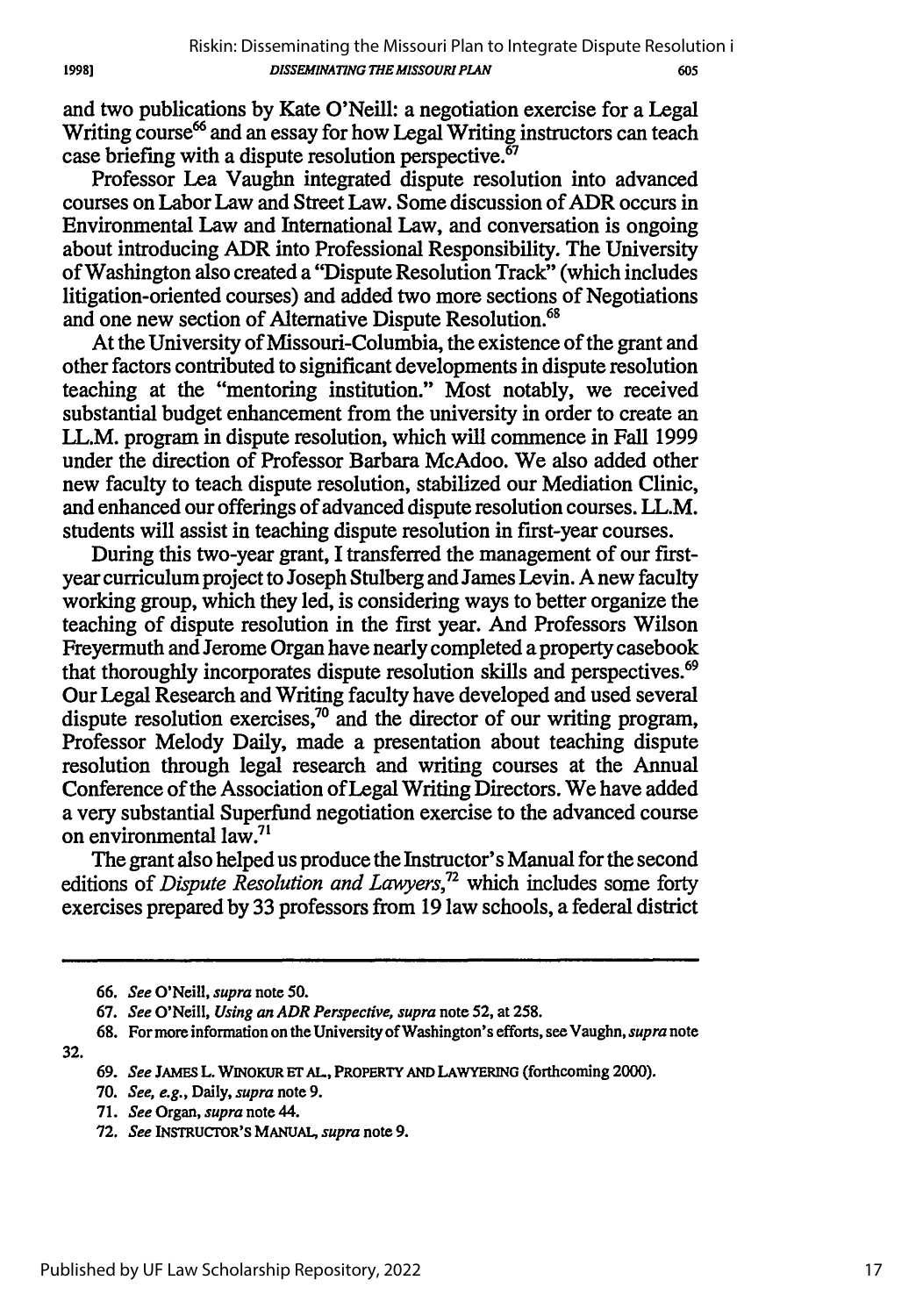judge, a court ADR administrator, and a journalism professor.

#### VI. SUMMARY AND CONCLUSIONS

This grant was intended to provide structure and support to six law schools that wished to develop adaptations of the Missouri Plan to integrate dispute resolution into standard law school courses. Each of the six adapting schools produced unique activities that responded to its own culture and situation, and each will continue to develop its program. The project produced significant new materials for or about teaching dispute resolution in standard courses, many of which were published in the *Instructor's Manualfor Dispute Resolution and Lawyers.73* These include new exercises for introducing dispute resolution into first-year courses in Contracts, Property, Torts, and Legal Research and Writing, and into advanced courses on Bankruptcy, Business Associations, Consumer Law, Remedies, Environmental Law/Hazardous Waste, Family Law, and Real Estate Transactions. Most of the schools also added new advanced courses in dispute resolution.

Each adapting project succeeded in the sense that it advanced its dispute resolution teaching activities. In absolute terms, as we expected, some achieved much more than others, partly because each began with a different set of endowments and obstacles. The grant cannot take credit for all new dispute resolution activities described in this report. The idea of teaching dispute resolution in law schools is "in the air," and several of the adapting schools were ready to move ahead without the grant. I believe, however, that many of the new teaching efforts would not have occurred without the structure and support—and the ready outlet for publishing teaching materials—that the grant provided.

Based on my experience in this project, and in working with other law schools, I think that certain requirements are necessary, but not sufficient, to support a broad-scale integration of dispute resolution into standard first-year and other courses. First, the school should have at least one "lead" faculty member who has knowledge of dispute resolution and ways to teach it, time and resources to work with colleagues to promote and manage the program, and a personal and professional commitment to seeing the project succeed. Second, the program needs a core of at least three other faculty members with knowledge about dispute resolution, and personal and professional commitments to seeing the project succeed. Third, the dean must strongly and openly endorse the effort.<sup>74</sup> The final requirement is a consensus—even a weak one—among faculty members

**<sup>73.</sup>** INSTRUCTOR'S **MANUAL,** *supra* **note 9.**

<sup>74.</sup> *But see* Vaughn, *supra* note 32, at 693-94.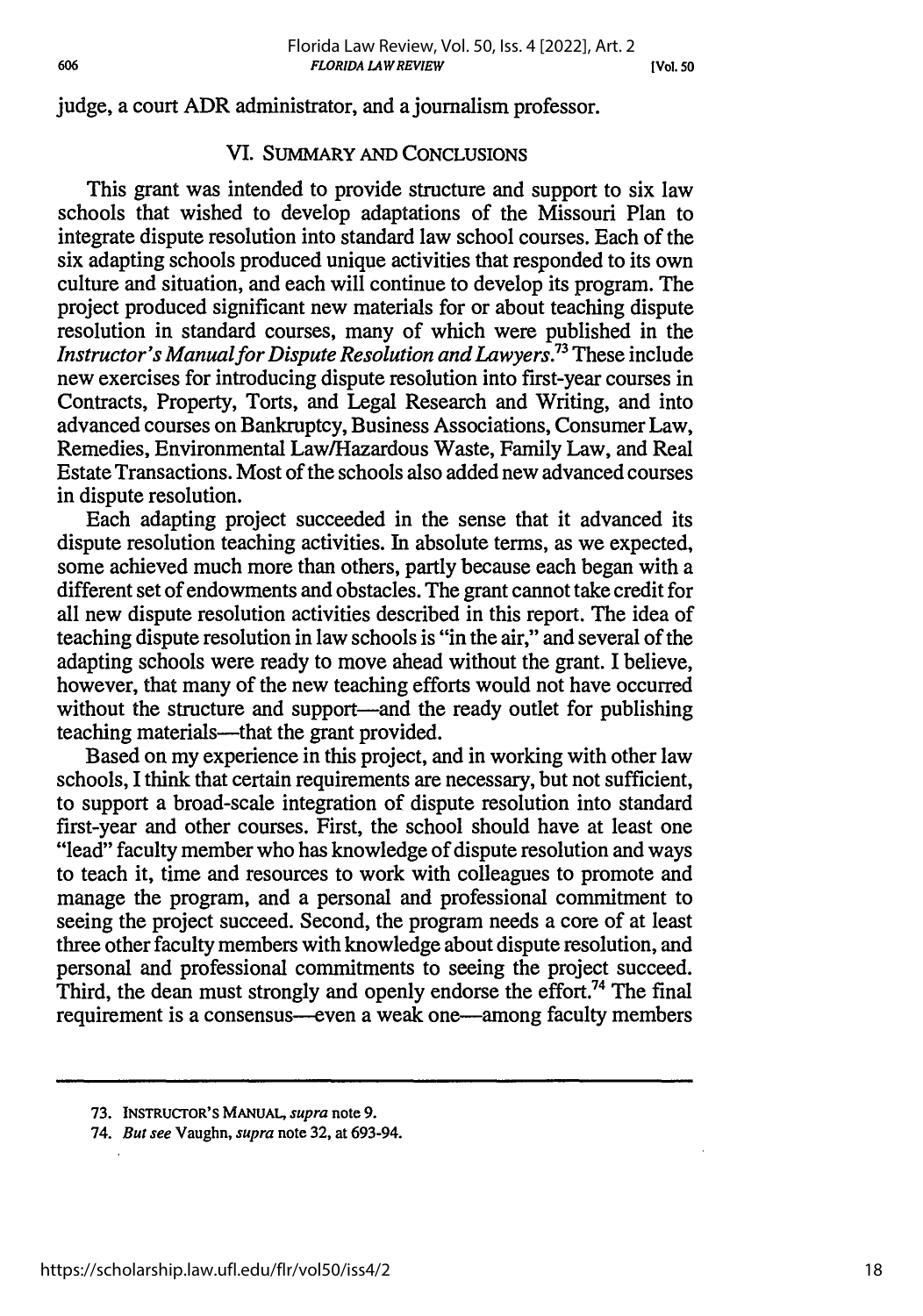that integrating dispute resolution into standard courses is worthwhile.

Of course, the importance of these requirements will diminish as materials on dispute resolution appear in casebooks for standard courses and their teachers' manuals. It is easy to see the beginnings of this most promising trend, but we have a long way to go.<sup>76</sup>

Despite great progress, what my colleague Jim Westbrook and I wrote about this project in 1989 remains true today and seems an appropriate ending to this report:

In one sense, we are trying to change the way law students-and some faculty-tend to view the world and the lawyer's role in it. We want, in other words, to affect the "lawyers' standard philosophical map ..... The map is based on the assumptions that (1) disputants always are adversaries—what one wins, the other must lose; and (2) cases are to be decided by reference to a rule of law applied by a third party. Such a philosophical map makes it difficult not only to recognize the value of some dispute resolution methods but also to perceive that nonmaterial interests, such as yearnings for equality, recognition, or security are vitally important. It crowds out notions of shared interests and interconnections. The map shows only well-known, welltraveled thoroughfares. In our project, we have sketched in some back roads, "blue highways"<sup>77</sup> that have always been available, so that students and faculty can more easily choose to travel them. Someday---perhaps at this law school, perhaps at another-we hope that someone will widen the blue highways and turn them into interstates.<sup>78</sup>

75. But see id.

76. A number of casebooks for traditional courses now include dispute resolution, some in ways that integrate it into the book, and others that set it apart. See, e.g., JOHN **J.** COUND, **ET AL,** CIVIL PROCEDURE: **CASES AND MATERIALS** 1305-50 (6th ed. **1993);** ROBERT M. COVER **ET AL, PROCEDURE (1991);** RICHARD **D. FREER & WENDY COUINS PERDUE, CIVIL PROCEDURE: CASES, MATERIALS AND QUESTIONS 863-94 (2d** ed. **1997); SANDRA S. JOHNSON ET AL, PROPERTY LAW: CASES MATERIALS AND PROBLEMS (1992); see also DAVID I. LEVINE ET AL, CIVIL PROCEDURE ANTHOLOGY 412-95 (1997); JERRY J. PHILLIPS ET AL, TORT LAW: CASES, MATERIALS, PROBLEMS (2d ed. 1997); GARY J. WATSON ET AL, CIVIL LITIGATION** CASES **AND MATERIALS 11-86** (4 **ed.,** 1991).

77. Old highway maps showed the principal highways in red and the back roads in blue. **WILLIAM** LEAST **HEAT** MOON, BLUE **HIGHWAYS** (prefatory note) (1982).

78. Riskin & Westbrook, supra note **1,** at 520-21 (citations omitted).

Since I prepared the report on which this article is based, my views have softened a bit. Considering the great success at the University of Washington and some other schools in this project that did not enjoy all the conditions I have outlined, I now think of these conditions as ideal, rather than necessary, and believe that, in less-than-ideal circumstances, devoted faculty members can achieve much through persistence, hard work and a collaborative spirit.